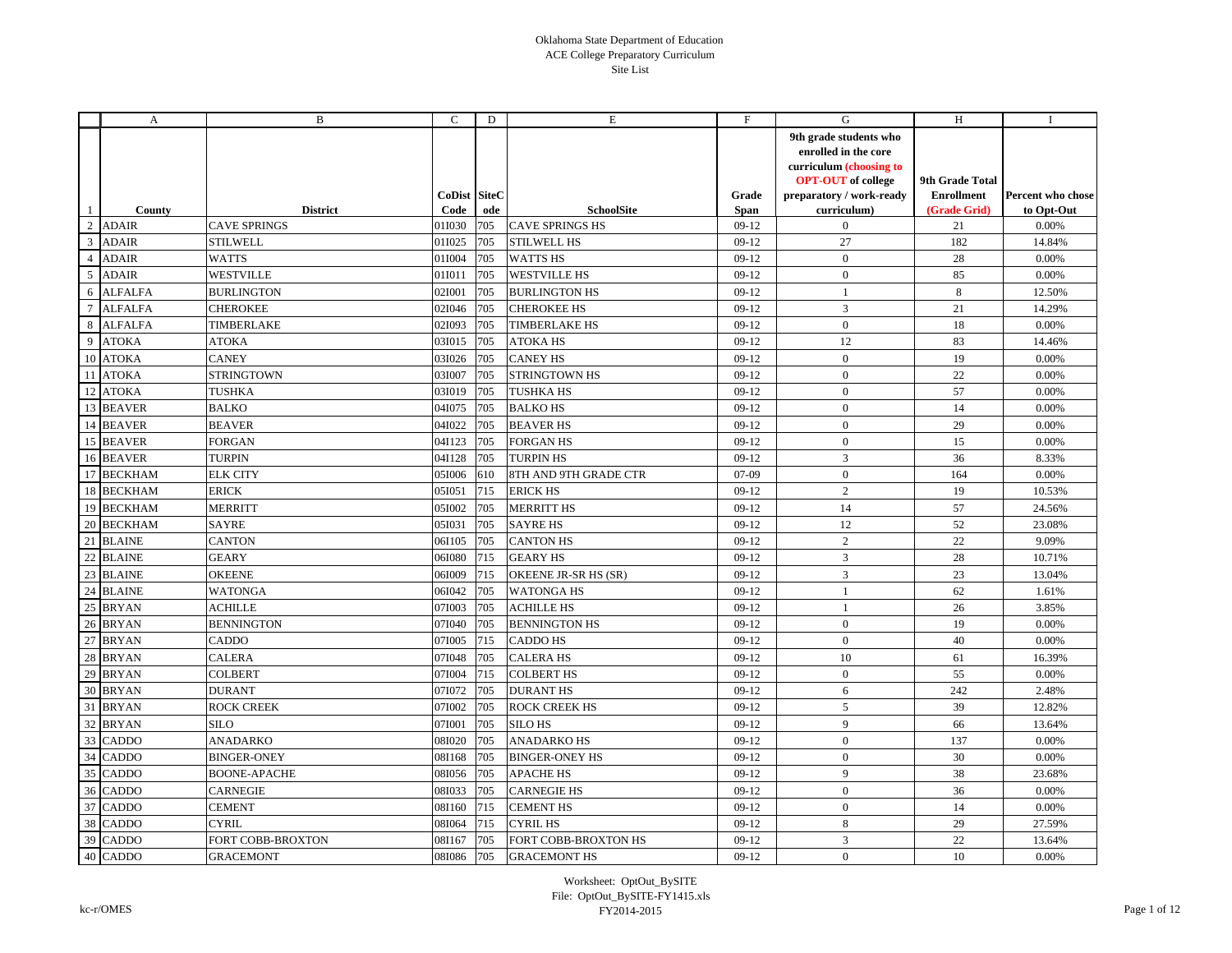|    | A                | B                 | C                    | D   | Е                         | F             | G                                                                                                                                                 | H                                                    | $\bf{I}$                        |
|----|------------------|-------------------|----------------------|-----|---------------------------|---------------|---------------------------------------------------------------------------------------------------------------------------------------------------|------------------------------------------------------|---------------------------------|
|    | County           | <b>District</b>   | CoDist SiteC<br>Code | ode | <b>SchoolSite</b>         | Grade<br>Span | 9th grade students who<br>enrolled in the core<br>curriculum (choosing to<br><b>OPT-OUT</b> of college<br>preparatory / work-ready<br>curriculum) | 9th Grade Total<br><b>Enrollment</b><br>(Grade Grid) | Percent who chose<br>to Opt-Out |
|    | 41 CADDO         | <b>HINTON</b>     | 08I161               | 705 | <b>HINTON HS</b>          | $09-12$       | $\mathbf{0}$                                                                                                                                      | 40                                                   | 0.00%                           |
| 42 | <b>CADDO</b>     | HYDRO-EAKLY       | 08I011               | 715 | <b>HYDRO-EAKLY HS</b>     | $09-12$       | $\overline{2}$                                                                                                                                    | 24                                                   | 8.33%                           |
| 43 | <b>CADDO</b>     | LOOKEBA SICKLES   | 08I012               | 705 | <b>LOOKEBA-SICKLES HS</b> | $09-12$       | $\overline{4}$                                                                                                                                    | $22\,$                                               | 18.18%                          |
| 44 | <b>CANADIAN</b>  | CALUMET           | 09I076               | 705 | <b>CALUMET HS</b>         | $09-12$       | $\mathbf{0}$                                                                                                                                      | 21                                                   | 0.00%                           |
| 45 | <b>CANADIAN</b>  | <b>EL RENO</b>    | 09I034               | 705 | <b>EL RENO HS</b>         | $09-12$       | 66                                                                                                                                                | 215                                                  | 30.70%                          |
| 46 | <b>CANADIAN</b>  | <b>MUSTANG</b>    | 09I069               | 705 | <b>MUSTANG HS</b>         | $09-12$       | 133                                                                                                                                               | 756                                                  | 17.59%                          |
| 47 | <b>CANADIAN</b>  | PIEDMONT          | 09I022               | 705 | PIEDMONT HS               | $09-12$       | 14                                                                                                                                                | 265                                                  | 5.28%                           |
| 48 | <b>CANADIAN</b>  | <b>UNION CITY</b> | 09I057               | 705 | UNION CITY HS             | $09-12$       | $\mathbf{0}$                                                                                                                                      | 27                                                   | 0.00%                           |
| 49 | <b>CANADIAN</b>  | <b>YUKON</b>      | 09I027               | 705 | YUKON HS                  | $09-12$       | 10                                                                                                                                                | 638                                                  | 1.57%                           |
| 50 | <b>CARTER</b>    | ARDMORE           | 101019               | 705 | <b>ARDMORE HS</b>         | $09-12$       | $\overline{2}$                                                                                                                                    | 238                                                  | 0.84%                           |
| 51 | <b>CARTER</b>    | <b>DICKSON</b>    | 101077               | 705 | <b>DICKSON HS</b>         | $09-12$       | 24                                                                                                                                                | 100                                                  | 24.00%                          |
| 52 | <b>CARTER</b>    | <b>FOX</b>        | 101074               | 705 | <b>FOX HS</b>             | $09-12$       | 9                                                                                                                                                 | 24                                                   | 37.50%                          |
| 53 | <b>CARTER</b>    | <b>HEALDTON</b>   | 10I055               | 705 | <b>HEALDTON HS</b>        | $09-12$       | 10                                                                                                                                                | 46                                                   | 21.74%                          |
| 54 | <b>CARTER</b>    | LONE GROVE        | 101032               | 705 | <b>LONE GROVE HS</b>      | $09-12$       | 31                                                                                                                                                | 130                                                  | 23.85%                          |
| 55 | <b>CARTER</b>    | <b>PLAINVIEW</b>  | 101027               | 705 | <b>PLAINVIEW HS</b>       | $09-12$       | $\mathbf{1}$                                                                                                                                      | 124                                                  | 0.81%                           |
| 56 | <b>CARTER</b>    | SPRINGER          | 101021               | 705 | <b>SPRINGER HS</b>        | $09-12$       | $\overline{3}$                                                                                                                                    | 13                                                   | 23.08%                          |
| 57 | <b>CARTER</b>    | <b>WILSON</b>     | 101043               | 705 | <b>WILSON HS</b>          | $09-12$       | 5                                                                                                                                                 | 43                                                   | 11.63%                          |
| 58 | <b>CHEROKEE</b>  | <b>HULBERT</b>    | 11I016               | 715 | HULBERT JR-SR HS (SR)     | $09-12$       | $\mathbf{0}$                                                                                                                                      | 45                                                   | 0.00%                           |
| 59 | <b>CHEROKEE</b>  | <b>KEYS</b>       | 11I006               | 705 | <b>KEYS HS</b>            | $09-12$       | 17                                                                                                                                                | 89                                                   | 19.10%                          |
| 60 | <b>CHEROKEE</b>  | TAHLEQUAH         | 11I035               | 705 | <b>TAHLEQUAH HS</b>       | $09-12$       | 18                                                                                                                                                | 366                                                  | 4.92%                           |
| 61 | <b>CHOCTAW</b>   | <b>BOSWELL</b>    | 12I001               | 715 | <b>BOSWELL HS</b>         | $09-12$       | 1                                                                                                                                                 | 16                                                   | 6.25%                           |
| 62 | <b>CHOCTAW</b>   | FORT TOWSON       | 12I002               | 705 | <b>FORT TOWSON HS</b>     | $09-12$       | 10                                                                                                                                                | 36                                                   | 27.78%                          |
| 63 | <b>CHOCTAW</b>   | <b>HUGO</b>       | 12I039               | 705 | HUGO HS                   | $09-12$       | $\overline{0}$                                                                                                                                    | 78                                                   | 0.00%                           |
| 64 | <b>CHOCTAW</b>   | SOPER             | 12I004               | 705 | <b>SOPER HS</b>           | $09-12$       | $\mathbf{0}$                                                                                                                                      | 42                                                   | 0.00%                           |
| 65 | <b>CIMARRON</b>  | <b>BOISE CITY</b> | 13I002               | 705 | <b>BOISE CITY HS</b>      | $09-12$       | 6                                                                                                                                                 | 21                                                   | 28.57%                          |
| 66 | <b>CIMARRON</b>  | <b>FELT</b>       | 13I010               | 705 | <b>FELT HS</b>            | $09-12$       | $\mathbf{0}$                                                                                                                                      | 10                                                   | 0.00%                           |
| 67 | <b>CIMARRON</b>  | <b>KEYES</b>      | 13I011               | 705 | <b>KEYES HS</b>           | $09-12$       | $\overline{4}$                                                                                                                                    | 6                                                    | 66.67%                          |
| 68 | <b>CLEVELAND</b> | <b>LEXINGTON</b>  | 14I057               | 705 | <b>LEXINGTON HS</b>       | $09-12$       | 12                                                                                                                                                | 89                                                   | 13.48%                          |
| 69 | <b>CLEVELAND</b> | <b>LITTLE AXE</b> | 14I070               | 715 | LITTLE AXE HS             | $09-12$       | 13                                                                                                                                                | 105                                                  | 12.38%                          |
| 70 | <b>CLEVELAND</b> | <b>MOORE</b>      | 14I002               | 705 | <b>MOORE HS</b>           | $09-12$       | 161                                                                                                                                               | 662                                                  | 24.32%                          |
| 71 | <b>CLEVELAND</b> | <b>MOORE</b>      | 14I002               | 710 | <b>WESTMOORE HS</b>       | $09-12$       | 101                                                                                                                                               | 644                                                  | 15.68%                          |
| 72 | <b>CLEVELAND</b> | <b>MOORE</b>      | 14I002               | 715 | <b>SOUTHMOORE HS</b>      | $09-12$       | 38                                                                                                                                                | 570                                                  | 6.67%                           |
| 73 | <b>CLEVELAND</b> | <b>NOBLE</b>      | 14I040               | 705 | <b>NOBLE HS</b>           | $09-12$       | 12                                                                                                                                                | 226                                                  | 5.31%                           |
| 74 | <b>CLEVELAND</b> | <b>NORMAN</b>     | 14I029               | 705 | <b>NORMANHS</b>           | $09-12$       | $\mathbf{0}$                                                                                                                                      | 587                                                  | 0.00%                           |
| 75 | <b>CLEVELAND</b> | NORMAN            | 14I029               | 710 | <b>NORMAN NORTH HS</b>    | 08-12         | $\overline{4}$                                                                                                                                    | 672                                                  | 0.60%                           |
| 76 | <b>CLEVELAND</b> | <b>NORMAN</b>     | 14I029               | 740 | <b>DIMENSIONS ACADEMY</b> | $09-12$       | 9                                                                                                                                                 | 14                                                   | 64.29%                          |
| 77 | <b>COAL</b>      | <b>COALGATE</b>   | 15I001               | 705 | <b>COALGATE HS</b>        | $09-12$       | 10                                                                                                                                                | 55                                                   | 18.18%                          |
| 78 | <b>COAL</b>      | TUPELO            | 15I002               | 705 | <b>TUPELO HS</b>          | $09-12$       | $\mathbf{0}$                                                                                                                                      | 20                                                   | 0.00%                           |
| 79 | <b>COMANCHE</b>  | <b>CACHE</b>      | 16I001               | 705 | <b>CACHE HS</b>           | $09-12$       | $\mathbf{0}$                                                                                                                                      | 136                                                  | 0.00%                           |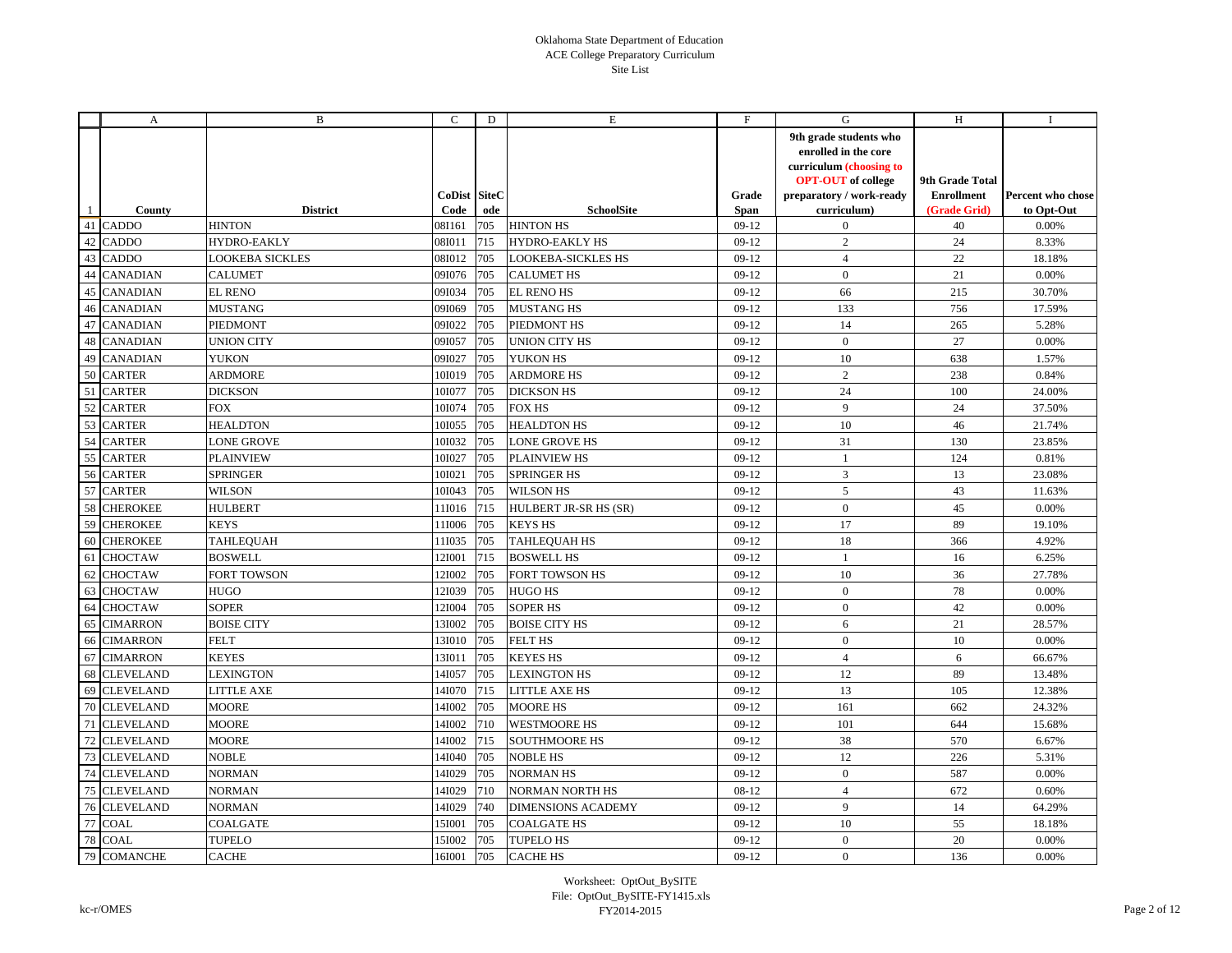|     | A               | B                              | C                    | D   | E                             | F                    | G                                                                                                                                                 | H                                                    | Ι.                                     |
|-----|-----------------|--------------------------------|----------------------|-----|-------------------------------|----------------------|---------------------------------------------------------------------------------------------------------------------------------------------------|------------------------------------------------------|----------------------------------------|
|     | County          | <b>District</b>                | CoDist SiteC<br>Code | ode | SchoolSite                    | Grade<br><b>Span</b> | 9th grade students who<br>enrolled in the core<br>curriculum (choosing to<br><b>OPT-OUT</b> of college<br>preparatory / work-ready<br>curriculum) | 9th Grade Total<br><b>Enrollment</b><br>(Grade Grid) | <b>Percent who chose</b><br>to Opt-Out |
| 80  | <b>COMANCHE</b> | <b>CHATTANOOGA</b>             | 16I132               | 705 | <b>CHATTANOOGA HS</b>         | $09-12$              | 2                                                                                                                                                 | 20                                                   | 10.00%                                 |
| 81  | <b>COMANCHE</b> | <b>ELGIN</b>                   | 16I016               | 705 | <b>ELGIN HS</b>               | $09-12$              | 17                                                                                                                                                | 177                                                  | 9.60%                                  |
| 82  | <b>COMANCHE</b> | <b>FLETCHER</b>                | 16I009               | 715 | <b>FLETCHER HS</b>            | $09-12$              | $\mathbf{0}$                                                                                                                                      | 39                                                   | 0.00%                                  |
| 83  | <b>COMANCHE</b> | <b>GERONIMO</b>                | 16I004               | 705 | <b>GERONIMO HS</b>            | $09-12$              | $\mathbf{1}$                                                                                                                                      | 28                                                   | 3.57%                                  |
| 84  | <b>COMANCHE</b> | <b>INDIAHOMA</b>               | 16I002               | 705 | <b>INDIAHOMA HS</b>           | $09-12$              | $\mathbf{0}$                                                                                                                                      | 15                                                   | 0.00%                                  |
| 85  | <b>COMANCHE</b> | <b>LAWTON</b>                  | 16I008               | 705 | <b>EISENHOWER HS</b>          | $09-12$              | $\mathbf{0}$                                                                                                                                      | 361                                                  | 0.00%                                  |
| 86  | <b>COMANCHE</b> | LAWTON                         | 16I008               | 710 | <b>LAWTON HS</b>              | $09-12$              | $\mathbf{1}$                                                                                                                                      | 554                                                  | 0.18%                                  |
| 87  | <b>COMANCHE</b> | LAWTON                         | 16I008               | 715 | <b>MACARTHUR HS</b>           | $09-12$              | 42                                                                                                                                                | 273                                                  | 15.38%                                 |
| 88  | <b>COMANCHE</b> | <b>STERLING</b>                | 16I003               | 705 | <b>STERLING HS</b>            | $09-12$              | -1                                                                                                                                                | 22                                                   | 4.55%                                  |
| 89  | <b>COTTON</b>   | <b>BIG PASTURE</b>             | 17I333               | 705 | <b>BIG PASTURE HS</b>         | $09-12$              | $\mathbf{0}$                                                                                                                                      | 12                                                   | 0.00%                                  |
| 90  | <b>COTTON</b>   | TEMPLE                         | 17I101               | 715 | <b>TEMPLE HS</b>              | $09-12$              | $\mathbf{0}$                                                                                                                                      | $7\phantom{.0}$                                      | 0.00%                                  |
| 91  | <b>COTTON</b>   | <b>WALTERS</b>                 | 17I001               | 705 | <b>WALTERS HS</b>             | $09-12$              | 15                                                                                                                                                | 42                                                   | 35.71%                                 |
| 92  | <b>CRAIG</b>    | <b>BLUEJACKET</b>              | 18I020               | 705 | <b>BLUEJACKET HS</b>          | $09-12$              | $\overline{3}$                                                                                                                                    | 17                                                   | 17.65%                                 |
| 93  | <b>CRAIG</b>    | <b>KETCHUM</b>                 | 18I006               | 705 | <b>KETCHUM HS</b>             | $09-12$              | 6                                                                                                                                                 | 56                                                   | 10.71%                                 |
| 94  | <b>CRAIG</b>    | VINITA                         | 18I065               | 705 | <b>VINITA HS</b>              | $09-12$              | $\overline{3}$                                                                                                                                    | 119                                                  | 2.52%                                  |
| 95  | <b>CRAIG</b>    | <b>WELCH</b>                   | 18I017               | 715 | <b>WELCH HS</b>               | $09-12$              | $\overline{2}$                                                                                                                                    | 29                                                   | 6.90%                                  |
| 96  | <b>CREEK</b>    | <b>BRISTOW</b>                 | 19I002               | 705 | <b>BRISTOW HS</b>             | $09-12$              | $\overline{4}$                                                                                                                                    | 127                                                  | 3.15%                                  |
| 97  | <b>CREEK</b>    | <b>DEPEW</b>                   | 19I021               | 705 | <b>DEPEW HS</b>               | $09-12$              | 3                                                                                                                                                 | 30                                                   | 10.00%                                 |
| 98  | <b>CREEK</b>    | <b>DRUMRIGHT</b>               | 19I039               | 705 | <b>DRUMRIGHT HS</b>           | $09-12$              | 49                                                                                                                                                | 49                                                   | 100.00%                                |
| 99  | <b>CREEK</b>    | <b>KELLYVILLE</b>              | 19I031               | 705 | <b>KELLYVILLE HS</b>          | $09-12$              | 37                                                                                                                                                | 99                                                   | 37.37%                                 |
| 100 | <b>CREEK</b>    | KIEFER                         | 19I018               | 705 | <b>KIEFER HS</b>              | $09-12$              | $\mathbf{0}$                                                                                                                                      | 66                                                   | 0.00%                                  |
|     | 101 CREEK       | <b>MANNFORD</b>                | 19I003               | 705 | <b>MANNFORD HS</b>            | $09-12$              | 32                                                                                                                                                | 137                                                  | 23.36%                                 |
| 102 | <b>CREEK</b>    | <b>MOUNDS</b>                  | 19I005               | 705 | <b>MOUNDS HS</b>              | $09-12$              | $8\,$                                                                                                                                             | 56                                                   | 14.29%                                 |
| 103 | <b>CREEK</b>    | <b>OILTON</b>                  | 19I020               | 715 | <b>OILTON HS</b>              | $09-12$              | $\overline{4}$                                                                                                                                    | 22                                                   | 18.18%                                 |
| 104 | <b>CREEK</b>    | <b>OLIVE</b>                   | 19I017               | 715 | <b>OLIVE HS</b>               | $09-12$              | <sup>1</sup>                                                                                                                                      | 25                                                   | 4.00%                                  |
| 105 | <b>CREEK</b>    | SAPULPA                        | 19I033               | 610 | <b>SAPULPA JHS</b>            | 08-09                | 18                                                                                                                                                | 372                                                  | 4.84%                                  |
| 106 | <b>CUSTER</b>   | ARAPAHO-BUTLER                 | 201005               | 715 | <b>ARAPAHO-BUTLER HS</b>      | $09-12$              | 5                                                                                                                                                 | 25                                                   | 20.00%                                 |
|     | 107 CUSTER      | <b>CLINTON</b>                 | 201099               | 705 | <b>CLINTON HS</b>             | $09-12$              | 28                                                                                                                                                | 184                                                  | 15.22%                                 |
| 108 | <b>CUSTER</b>   | THOMAS-FAY-CUSTER UNIFIED DIST | 201007               | 615 | THOMAS-FAY-CUSTER UNIFIED JHS | $07-09$              | $\mathbf{0}$                                                                                                                                      | 35                                                   | 0.00%                                  |
|     | 109 CUSTER      | WEATHERFORD                    | 201026               | 705 | <b>WEATHERFORD HS</b>         | $09-12$              | $\overline{3}$                                                                                                                                    | 150                                                  | 2.00%                                  |
|     | 110 DELAWARE    | <b>COLCORD</b>                 | 21I004               | 715 | <b>COLCORD HS</b>             | $09-12$              | $\mathbf{1}$                                                                                                                                      | 69                                                   | 1.45%                                  |
|     | 111 DELAWARE    | <b>GROVE</b>                   | 21I002               | 705 | <b>GROVE HS</b>               | $09-12$              | 20                                                                                                                                                | 192                                                  | 10.42%                                 |
|     | 112 DELAWARE    | <b>JAY</b>                     | 211001               | 705 | <b>JAY HS</b>                 | $09-12$              | 13                                                                                                                                                | 113                                                  | 11.50%                                 |
|     | 113 DELAWARE    | <b>KANSAS</b>                  | 21I003               | 715 | <b>KANSAS HS</b>              | $09-12$              | 20                                                                                                                                                | 74                                                   | 27.03%                                 |
|     | 114 DELAWARE    | <b>OAKS-MISSION</b>            | 21I005               | 715 | <b>OAKS-MISSION HS</b>        | $09-12$              | $\boldsymbol{0}$                                                                                                                                  | $22\,$                                               | $0.00\%$                               |
|     | 115 DEWEY       | <b>SEILING</b>                 | 22I008               | 615 | SEILING JR-SR HS (JR)         | 07-09                | $\mathbf{0}$                                                                                                                                      | 31                                                   | 0.00%                                  |
|     | 116 DEWEY       | <b>TALOGA</b>                  | 22I010               | 705 | <b>TALOGA HS</b>              | $09-12$              | $\mathbf{0}$                                                                                                                                      | 5                                                    | 0.00%                                  |
|     | 117 DEWEY       | VICI                           | 22I005               | 705 | VICI HS                       | $09-12$              | $\mathbf{0}$                                                                                                                                      | 24                                                   | 0.00%                                  |
|     | 118 ELLIS       | ARNETT                         | 231003               | 705 | <b>ARNETT HS</b>              | $09-12$              | $\mathbf{0}$                                                                                                                                      | 18                                                   | 0.00%                                  |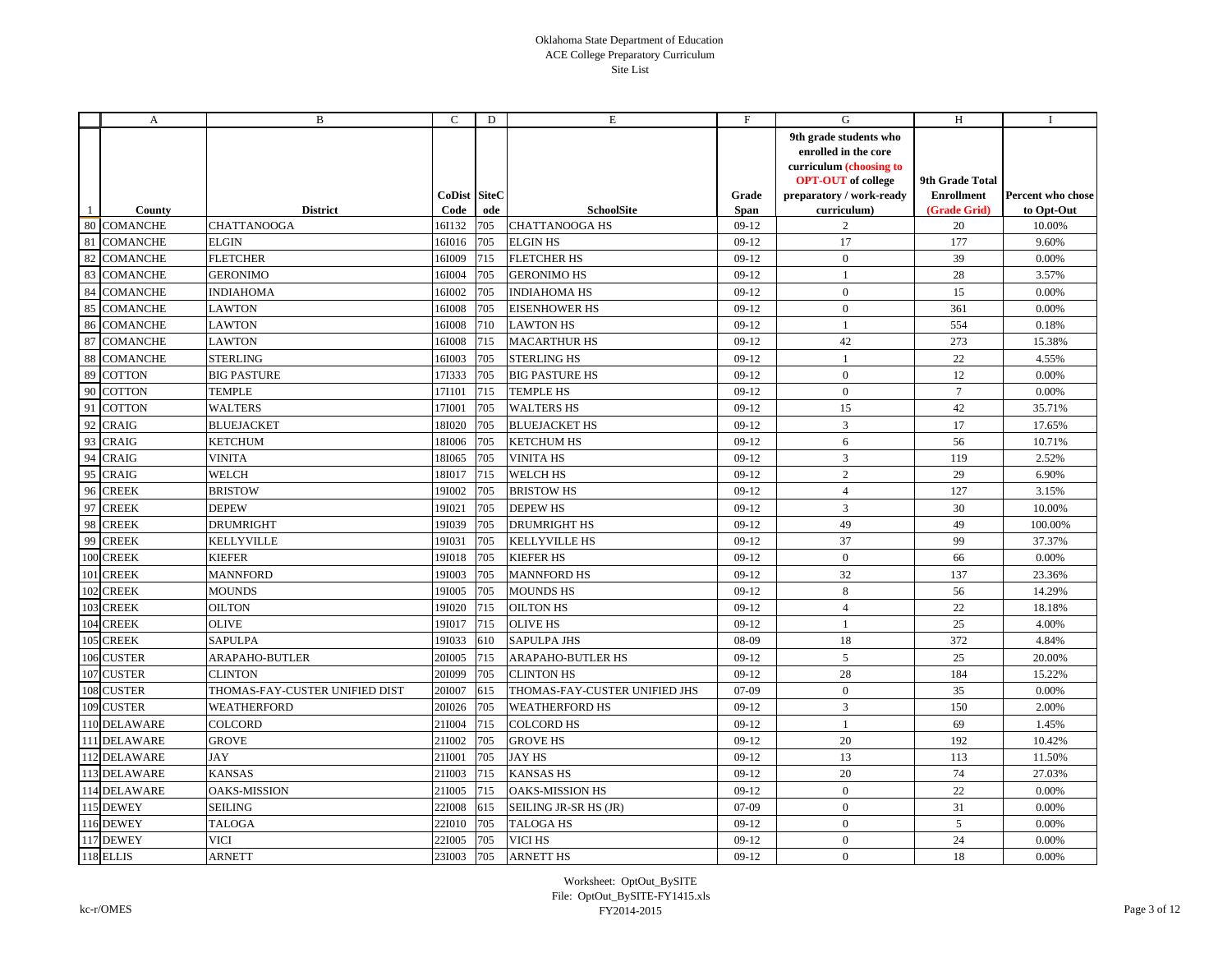|     | A               | B                     | C                           | D   | Е                           | F             | G                                                                                                                                                 | H                                                    | Ι.                              |
|-----|-----------------|-----------------------|-----------------------------|-----|-----------------------------|---------------|---------------------------------------------------------------------------------------------------------------------------------------------------|------------------------------------------------------|---------------------------------|
|     | County          | <b>District</b>       | <b>CoDist SiteC</b><br>Code | ode | <b>SchoolSite</b>           | Grade<br>Span | 9th grade students who<br>enrolled in the core<br>curriculum (choosing to<br><b>OPT-OUT</b> of college<br>preparatory / work-ready<br>curriculum) | 9th Grade Total<br><b>Enrollment</b><br>(Grade Grid) | Percent who chose<br>to Opt-Out |
|     | 119 ELLIS       | FARGO                 | 231002                      | 705 | <b>FARGO HS</b>             | $09-12$       | $\overline{0}$                                                                                                                                    | 18                                                   | 0.00%                           |
|     | 120 ELLIS       | GAGE                  | 23I039                      | 705 | <b>GAGE HS</b>              | $09-12$       | $\overline{3}$                                                                                                                                    | 6                                                    | 50.00%                          |
|     | 121 ELLIS       | <b>SHATTUCK</b>       | 23I042                      | 705 | <b>SHATTUCK HS</b>          | $09-12$       | $\mathbf{0}$                                                                                                                                      | 28                                                   | 0.00%                           |
|     | 122 GARFIELD    | CHISHOLM              | 24I042                      | 705 | <b>CHISHOLM HS</b>          | $09-12$       | 14                                                                                                                                                | 82                                                   | 17.07%                          |
|     | 123 GARFIELD    | COVINGTON-DOUGLAS     | 24I094                      | 705 | <b>COVINGTON-DOUGLAS HS</b> | $09-12$       | $\overline{4}$                                                                                                                                    | 24                                                   | 16.67%                          |
| 124 | <b>GARFIELD</b> | DRUMMOND              | 24I085                      | 705 | <b>DRUMMOND HS</b>          | $09-12$       | $\mathbf{0}$                                                                                                                                      | 19                                                   | 0.00%                           |
|     | 125 GARFIELD    | <b>ENID</b>           | 24I057                      | 705 | <b>ENID HS</b>              | $09-12$       | 43                                                                                                                                                | 505                                                  | 8.51%                           |
|     | 126 GARFIELD    | <b>GARBER</b>         | 24I047                      | 715 | <b>GARBER HS</b>            | $09-12$       | $\mathbf{0}$                                                                                                                                      | 30                                                   | 0.00%                           |
|     | 127 GARFIELD    | KREMLIN-HILLSDALE     | 24I018                      | 705 | KREMLIN-HILLSDALE HS        | $09-12$       | $\mathbf{0}$                                                                                                                                      | 27                                                   | 0.00%                           |
|     | 128 GARFIELD    | PIONEER-PLEASANT VALE | 24I056                      | 705 | PIONEER-PLEASANT VALE HS    | $09-12$       | 5                                                                                                                                                 | 38                                                   | 13.16%                          |
|     | 129 GARFIELD    | <b>WAUKOMIS</b>       | 24I001                      | 705 | <b>WAUKOMIS HS</b>          | $09-12$       | $\mathbf{0}$                                                                                                                                      | 19                                                   | 0.00%                           |
|     | 130 GARVIN      | ELMORE CITY-PERNELL   | 251072 715                  |     | <b>SENIOR HS</b>            | $09-12$       | $\mathbf{0}$                                                                                                                                      | 37                                                   | 0.00%                           |
|     | 131 GARVIN      | LINDSAY               | 251009                      | 705 | <b>LINDSAY HS</b>           | $09-12$       | 10                                                                                                                                                | 88                                                   | 11.36%                          |
|     | 132 GARVIN      | <b>MAYSVILLE</b>      | 251007                      | 715 | <b>MAYSVILLE HS</b>         | $09-12$       | 11                                                                                                                                                | 30                                                   | 36.67%                          |
|     | 133 GARVIN      | PAOLI                 | 251005                      | 705 | <b>PAOLIHS</b>              | $09-12$       | $\mathbf{0}$                                                                                                                                      | 22                                                   | 0.00%                           |
| 134 | <b>GARVIN</b>   | PAULS VALLEY          | 25I018                      | 610 | PAULS VALLEY JHS            | $07-09$       | 31                                                                                                                                                | 128                                                  | 24.22%                          |
|     | 135 GARVIN      | <b>STRATFORD</b>      | 251002                      | 715 | <b>STRATFORD HS</b>         | $09-12$       | 1                                                                                                                                                 | 56                                                   | 1.79%                           |
|     | 136 GARVIN      | WYNNEWOOD             | 251038                      | 705 | WYNNEWOOD HS                | $09-12$       | 9                                                                                                                                                 | 41                                                   | 21.95%                          |
|     | 137 GRADY       | <b>ALEX</b>           | 26I056                      | 715 | <b>ALEX HS</b>              | $09-12$       | $\mathbf{0}$                                                                                                                                      | 26                                                   | 0.00%                           |
|     | 138 GRADY       | AMBER-POCASSET        | 26I128                      | 615 | AMBER-POCASSET JHS          | $07-09$       | $\mathbf{0}$                                                                                                                                      | 45                                                   | 0.00%                           |
|     | 139 GRADY       | <b>BRIDGE CREEK</b>   | 26I095                      | 705 | <b>BRIDGE CREEK HS</b>      | $09-12$       | $\mathbf{0}$                                                                                                                                      | 101                                                  | 0.00%                           |
| 140 | <b>GRADY</b>    | CHICKASHA             | 26I001                      | 705 | <b>CHICKASHA HS</b>         | $09-12$       | 2                                                                                                                                                 | 216                                                  | 0.93%                           |
|     | 141 GRADY       | <b>MINCO</b>          | 26I002                      | 715 | <b>MINCO HS</b>             | $09-12$       | 10                                                                                                                                                | 39                                                   | 25.64%                          |
|     | 142 GRADY       | NINNEKAH              | 26I051                      | 705 | <b>SENIOR HS</b>            | $09-12$       | $\mathbf{0}$                                                                                                                                      | 46                                                   | 0.00%                           |
| 143 | <b>GRADY</b>    | <b>RUSH SPRINGS</b>   | 26I068                      | 705 | <b>RUSH SPRINGS HS</b>      | $09-12$       | $\mathbf{0}$                                                                                                                                      | 37                                                   | 0.00%                           |
| 144 | <b>GRADY</b>    | TUTTLE                | 26I097                      | 705 | TUTTLE HS                   | $09-12$       | 6                                                                                                                                                 | 132                                                  | 4.55%                           |
|     | 145 GRADY       | VERDEN                | 26I099                      | 705 | <b>VERDEN HS</b>            | $09-12$       | $7\phantom{.0}$                                                                                                                                   | 27                                                   | 25.93%                          |
|     | 146 GRANT       | DEER CREEK-LAMONT     | 27I095                      | 705 | <b>DEER CREEK-LAMONT HS</b> | $09-12$       | $\mathbf{0}$                                                                                                                                      | 13                                                   | 0.00%                           |
| 147 | <b>GRANT</b>    | MEDFORD               | 27I054                      | 705 | <b>MEDFORD HS</b>           | $09-12$       | $\mathbf{1}$                                                                                                                                      | 27                                                   | 3.70%                           |
|     | 148 GRANT       | POND CREEK-HUNTER     | 27I090                      | 705 | POND CREEK-HUNTER HS        | $09-12$       | $\mathbf{0}$                                                                                                                                      | 24                                                   | 0.00%                           |
| 149 | <b>GREER</b>    | <b>GRANITE</b>        | 28I003                      | 715 | <b>GRANITE HS</b>           | $09-12$       | 6                                                                                                                                                 | 21                                                   | 28.57%                          |
| 150 | <b>GREER</b>    | <b>MANGUM</b>         | 28I001                      | 705 | <b>MANGUM HS</b>            | $09-12$       | $\overline{0}$                                                                                                                                    | 44                                                   | 0.00%                           |
|     | 151 HARMON      | <b>HOLLIS</b>         | 29I066                      | 705 | <b>HOLLIS HS</b>            | $09-12$       | $\overline{0}$                                                                                                                                    | 32                                                   | 0.00%                           |
|     | 152 HARPER      | <b>BUFFALO</b>        | 301004                      | 715 | <b>BUFFALO HS</b>           | $09-12$       | 18                                                                                                                                                | 18                                                   | 100.00%                         |
|     | 153 HARPER      | <b>LAVERNE</b>        | 301001                      | 705 | <b>LAVERNE HS</b>           | $09-12$       | 14                                                                                                                                                | 42                                                   | 33.33%                          |
|     | 154 HASKELL     | <b>KEOTA</b>          | 31I043                      | 705 | <b>KEOTA HS</b>             | $09-12$       | 2                                                                                                                                                 | 31                                                   | 6.45%                           |
|     | 155 HASKELL     | <b>KINTA</b>          | 311013                      | 705 | <b>KINTA HS</b>             | $09-12$       | $\mathbf{0}$                                                                                                                                      | 15                                                   | 0.00%                           |
|     | 156 HASKELL     | MCCURTAIN             | 31I037                      | 705 | <b>MCCURTAIN HS</b>         | $09-12$       | $\mathbf{0}$                                                                                                                                      | 13                                                   | 0.00%                           |
|     | 157 HASKELL     | <b>STIGLER</b>        | 31I020                      | 705 | <b>STIGLER HS</b>           | $09-12$       | $\mathbf{1}$                                                                                                                                      | 117                                                  | 0.85%                           |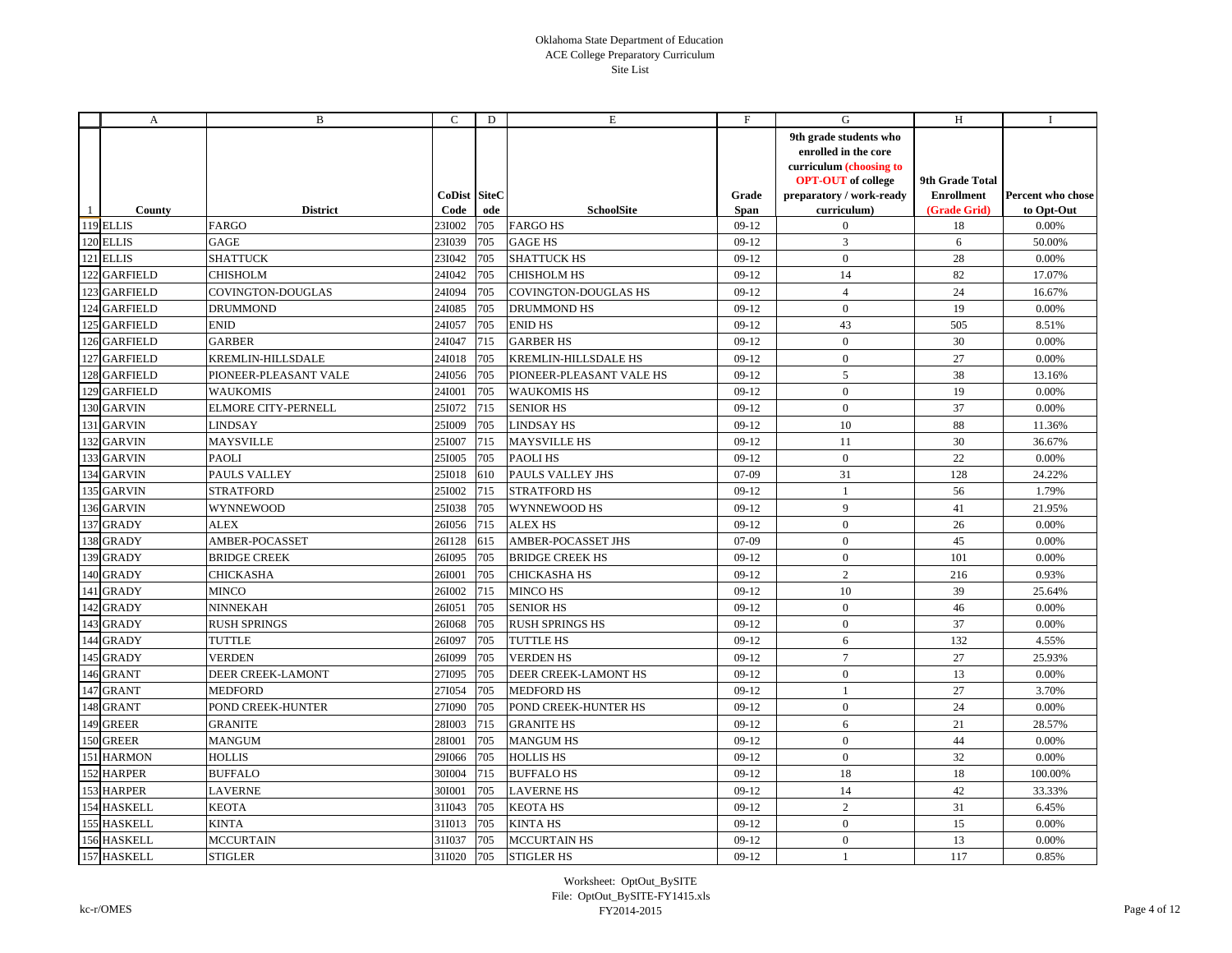|     | A                     | B                     | C                    | D   | Е                        | F                    | G                                                                                                                                                 | H                                                    | Ι.                              |
|-----|-----------------------|-----------------------|----------------------|-----|--------------------------|----------------------|---------------------------------------------------------------------------------------------------------------------------------------------------|------------------------------------------------------|---------------------------------|
| 1   | County                | <b>District</b>       | CoDist SiteC<br>Code | ode | <b>SchoolSite</b>        | Grade<br><b>Span</b> | 9th grade students who<br>enrolled in the core<br>curriculum (choosing to<br><b>OPT-OUT</b> of college<br>preparatory / work-ready<br>curriculum) | 9th Grade Total<br><b>Enrollment</b><br>(Grade Grid) | Percent who chose<br>to Opt-Out |
|     | 158 HUGHES            | <b>CALVIN</b>         | 32I048               | 705 | <b>CALVIN HS</b>         | $09-12$              | 3                                                                                                                                                 | 11                                                   | 27.27%                          |
|     | 159 HUGHES            | <b>HOLDENVILLE</b>    | 32I035               | 705 | <b>HOLDENVILLE HS</b>    | $09-12$              | $\boldsymbol{0}$                                                                                                                                  | 70                                                   | 0.00%                           |
|     | 160 HUGHES            | MOSS                  | 32I001               | 705 | <b>MOSS HS</b>           | $09-12$              | $\mathbf{0}$                                                                                                                                      | 22                                                   | 0.00%                           |
|     | 161 HUGHES            | STUART                | 32I054               | 705 | <b>STUART HS</b>         | $09-12$              | $\overline{4}$                                                                                                                                    | 27                                                   | 14.81%                          |
|     | 162 HUGHES            | <b>WETUMKA</b>        | 32I005               | 705 | <b>WETUMKA HS</b>        | $09-12$              | 11                                                                                                                                                | 52                                                   | 21.15%                          |
|     | 163 JACKSON           | <b>ALTUS</b>          | 33I018               | 705 | <b>ALTUS HS</b>          | $09-12$              | $\mathbf{1}$                                                                                                                                      | 263                                                  | 0.38%                           |
|     | 164 JACKSON           | <b>BLAIR</b>          | 331054               | 705 | <b>BLAIR HS</b>          | $09-12$              | $\mathbf{0}$                                                                                                                                      | 21                                                   | 0.00%                           |
|     | 165 JACKSON           | <b>DUKE</b>           | 33I014               | 705 | <b>DUKE HS</b>           | $09-12$              | 8                                                                                                                                                 | 8                                                    | 100.00%                         |
|     | 166 JACKSON           | <b>ELDORADO</b>       | 33I025               | 705 | <b>ELDORADO HS</b>       | $09-12$              | $\mathbf{0}$                                                                                                                                      | 8                                                    | 0.00%                           |
|     | 167 JACKSON           | <b>NAVAJO</b>         | 33I001               | 610 | <b>NAVAJO JHS</b>        | $07-09$              | 5                                                                                                                                                 | 38                                                   | 13.16%                          |
|     | 168 JACKSON           | <b>OLUSTEE</b>        | 33I035               | 705 | <b>OLUSTEE HS</b>        | $09-12$              | 2                                                                                                                                                 | 11                                                   | 18.18%                          |
|     | 169 JEFFERSON         | <b>RINGLING</b>       | 34I014               | 610 | <b>RINGLING JHS</b>      | $07-09$              | $\mathbf{0}$                                                                                                                                      | 36                                                   | 0.00%                           |
|     | 170 JEFFERSON         | <b>RYAN</b>           | 34I001               | 705 | <b>RYANHS</b>            | $09-12$              | $\mathbf{0}$                                                                                                                                      | 23                                                   | 0.00%                           |
|     | 171 JEFFERSON         | <b>WAURIKA</b>        | 34I023               | 705 | <b>WAURIKA HS</b>        | $09-12$              | 10                                                                                                                                                | 21                                                   | 47.62%                          |
|     | 172 JOHNSTON          | <b>COLEMAN</b>        | 351035               | 705 | <b>COLEMAN HS</b>        | $09-12$              | 1                                                                                                                                                 | 15                                                   | 6.67%                           |
|     | 173 JOHNSTON          | MILBURN               | 351029               | 705 | <b>MILBURN HS</b>        | $09-12$              | $\mathbf{0}$                                                                                                                                      | 18                                                   | 0.00%                           |
|     | 174 JOHNSTON          | <b>MILL CREEK</b>     | 351002               | 705 | <b>MILL CREEK HS</b>     | $09-12$              | $\mathbf{0}$                                                                                                                                      | 16                                                   | 0.00%                           |
|     | 175 JOHNSTON          | TISHOMINGO            | 351020               | 705 | <b>TISHOMINGO HS</b>     | $09-12$              | 11                                                                                                                                                | 56                                                   | 19.64%                          |
|     | 176 JOHNSTON          | WAPANUCKA             | 351037               | 705 | <b>WAPANUCKA HS</b>      | $09-12$              | $\mathbf{0}$                                                                                                                                      | 19                                                   | 0.00%                           |
|     | 177 KAY               | <b>BLACKWELL</b>      | 36I045               | 705 | <b>BLACKWELL HS</b>      | $09-12$              | $\mathbf{1}$                                                                                                                                      | 109                                                  | 0.92%                           |
|     | 178 KAY               | NEWKIRK               | 36I125               | 705 | <b>NEWKIRK HS</b>        | $09-12$              | $\overline{2}$                                                                                                                                    | 80                                                   | 2.50%                           |
|     | 179 KAY               | PONCA CITY            | 361071               | 705 | PONCA CITY HS            | $09-12$              | 40                                                                                                                                                | 419                                                  | 9.55%                           |
|     | <b>180 KAY</b>        | TONKAWA               | 36I087               | 715 | TONKAWA HS               | $09-12$              | 16                                                                                                                                                | 64                                                   | 25.00%                          |
|     | 181 KINGFISHER        | <b>CASHION</b>        | 37I089               | 705 | <b>CASHION HS</b>        | $09-12$              | $\mathbf{0}$                                                                                                                                      | 38                                                   | 0.00%                           |
|     | 182 KINGFISHER        | <b>DOVER</b>          | 371002               | 705 | <b>DOVER HS</b>          | $09-12$              | $\mathbf{0}$                                                                                                                                      | 15                                                   | 0.00%                           |
|     | 183 KINGFISHER        | <b>HENNESSEY</b>      | 37I016               | 705 | <b>HENNESSEY HS</b>      | $09-12$              | 6                                                                                                                                                 | 61                                                   | 9.84%                           |
|     | 184 KINGFISHER        | KINGFISHER            | 371007               | 705 | <b>KINGFISHER HS</b>     | $09-12$              | 9                                                                                                                                                 | 98                                                   | 9.18%                           |
|     | <b>185 KINGFISHER</b> | <b>LOMEGA</b>         | 371003               | 705 | <b>LOMEGA HS</b>         | $09-12$              | $\mathbf{0}$                                                                                                                                      | $10\,$                                               | 0.00%                           |
| 186 | <b>KINGFISHER</b>     | OKARCHE               | 37I105               | 610 | <b>OKARCHE JHS</b>       | 07-09                | $\mathbf{0}$                                                                                                                                      | 26                                                   | 0.00%                           |
|     | 187 KIOWA             | <b>HOBART</b>         | 38I001               | 705 | <b>HOBART HS</b>         | $09-12$              | 9                                                                                                                                                 | 67                                                   | 13.43%                          |
|     | 188 KIOWA             | LONE WOLF             | 38I002               | 705 | LONE WOLF HS             | $09-12$              | $\overline{3}$                                                                                                                                    | $\overline{4}$                                       | 75.00%                          |
|     | 189 KIOWA             | MOUNTAIN VIEW-GOTEBO  | 38I003               | 715 | MOUNTAIN VIEW-GOTEBO HS  | $09-12$              | $\mathbf{0}$                                                                                                                                      | 10                                                   | 0.00%                           |
|     | 190 KIOWA             | <b>SNYDER</b>         | 38I004               | 705 | <b>SNYDER HS</b>         | $09-12$              | $\mathbf{0}$                                                                                                                                      | 46                                                   | 0.00%                           |
|     | 191 LATIMER           | <b>BUFFALO VALLEY</b> | 39I003               | 705 | <b>BUFFALO VALLEY HS</b> | $09-12$              | $\mathbf{0}$                                                                                                                                      | 14                                                   | 0.00%                           |
|     | 192 LATIMER           | <b>PANOLA</b>         | 39I004               | 705 | PANOLA HS                | $09-12$              | 3                                                                                                                                                 | 17                                                   | 17.65%                          |
|     | 193 LATIMER           | <b>RED OAK</b>        | 39I002               | 705 | <b>RED OAK HS</b>        | $09-12$              | $\sqrt{3}$                                                                                                                                        | 20                                                   | 15.00%                          |
|     | 194 LATIMER           | <b>WILBURTON</b>      | 39I001               | 705 | <b>WILBURTON HS</b>      | $09-12$              | 8                                                                                                                                                 | 71                                                   | 11.27%                          |
|     | 195 LE FLORE          | ARKOMA                | 40I091               | 715 | <b>ARKOMA HS</b>         | $09-12$              | $\mathbf{0}$                                                                                                                                      | 24                                                   | 0.00%                           |
|     | 196 LE FLORE          | <b>BOKOSHE</b>        | 40I026               | 615 | <b>BOKOSHE JHS</b>       | 07-09                | $\mathbf{0}$                                                                                                                                      | 19                                                   | 0.00%                           |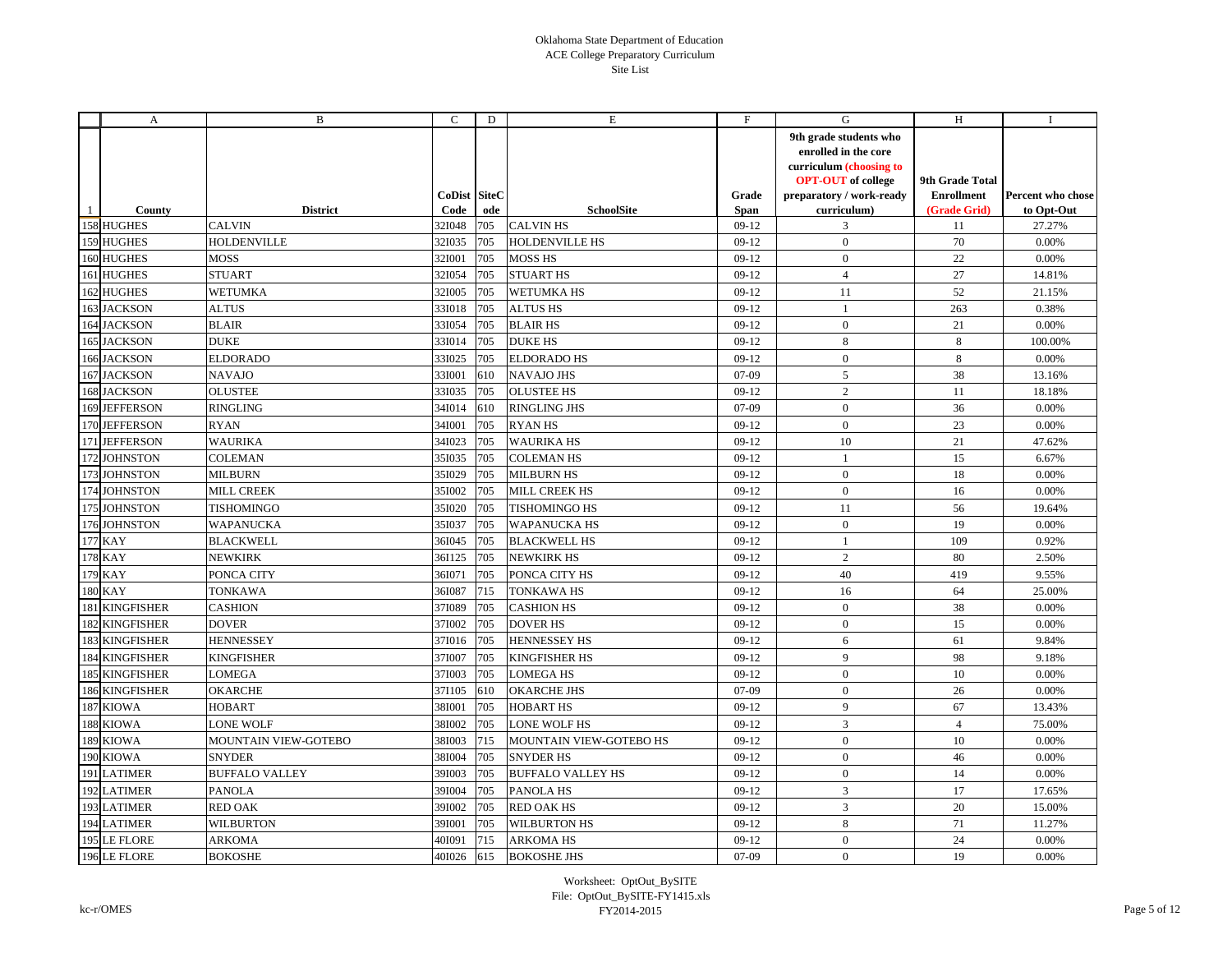|     | A               | B                   | C                           | D   | E                        | F                    | G                                                                                                                                                 | H                                                    | $\bf{I}$                        |
|-----|-----------------|---------------------|-----------------------------|-----|--------------------------|----------------------|---------------------------------------------------------------------------------------------------------------------------------------------------|------------------------------------------------------|---------------------------------|
|     | County          | <b>District</b>     | <b>CoDist SiteC</b><br>Code | ode | <b>SchoolSite</b>        | Grade<br><b>Span</b> | 9th grade students who<br>enrolled in the core<br>curriculum (choosing to<br><b>OPT-OUT</b> of college<br>preparatory / work-ready<br>curriculum) | 9th Grade Total<br><b>Enrollment</b><br>(Grade Grid) | Percent who chose<br>to Opt-Out |
|     | 197 LE FLORE    | <b>CAMERON</b>      | 401017                      | 705 | <b>CAMERON HS</b>        | $09-12$              | 7                                                                                                                                                 | 22                                                   | 31.82%                          |
|     | 198 LE FLORE    | <b>HEAVENER</b>     | 401003                      | 705 | <b>HEAVENER HS</b>       | $09-12$              | 13                                                                                                                                                | 102                                                  | 12.75%                          |
|     | 199 LE FLORE    | <b>HOWE</b>         | 401067                      | 705 | <b>HOWE HS</b>           | $09-12$              | $\boldsymbol{0}$                                                                                                                                  | 50                                                   | 0.00%                           |
|     | 200 LE FLORE    | <b>LE FLORE</b>     | 40I016                      | 705 | <b>LEFLORE HS</b>        | $09-12$              | $\mathbf{0}$                                                                                                                                      | 20                                                   | 0.00%                           |
|     | 201 LE FLORE    | <b>PANAMA</b>       | 40I020                      | 705 | <b>PANAMA HS</b>         | $09-12$              | 10                                                                                                                                                | 44                                                   | 22.73%                          |
| 202 | <b>LE FLORE</b> | <b>POCOLA</b>       | 401007                      | 705 | POCOLA HS                | $09-12$              | $\mathbf{0}$                                                                                                                                      | 50                                                   | 0.00%                           |
|     | 203 LE FLORE    | <b>POTEAU</b>       | 40I029                      | 705 | POTEAU HS                | $09-12$              | $\mathbf{0}$                                                                                                                                      | 182                                                  | 0.00%                           |
|     | 204 LE FLORE    | <b>SPIRO</b>        | 40I002                      | 705 | <b>SPIRO HS</b>          | $09-12$              | $8\,$                                                                                                                                             | 87                                                   | 9.20%                           |
|     | 205 LE FLORE    | <b>TALIHINA</b>     | 401052                      | 705 | <b>TALIHINA HS</b>       | $09-12$              | 49                                                                                                                                                | 64                                                   | 76.56%                          |
|     | 206 LE FLORE    | WHITESBORO          | 40I062                      | 705 | WHITESBORO HS            | $09-12$              | $\mathbf{0}$                                                                                                                                      | 9                                                    | 0.00%                           |
|     | 207 LE FLORE    | <b>WISTER</b>       | 40I049                      | 715 | <b>WISTER HS</b>         | $09-12$              | 26                                                                                                                                                | 50                                                   | 52.00%                          |
|     | 208 LINCOLN     | <b>AGRA</b>         | 411134                      | 705 | <b>AGRA HS</b>           | $09-12$              | 12                                                                                                                                                | 35                                                   | 34.29%                          |
|     | 209 LINCOLN     | <b>CARNEY</b>       | 411105                      | 705 | <b>CARNEY HS</b>         | $09-12$              | $\sqrt{5}$                                                                                                                                        | 26                                                   | 19.23%                          |
|     | 210 LINCOLN     | <b>CHANDLER</b>     | 411001                      | 705 | <b>CHANDLER HS</b>       | $09-12$              | $\mathbf{0}$                                                                                                                                      | 85                                                   | 0.00%                           |
|     | 211 LINCOLN     | <b>DAVENPORT</b>    | 41I003                      | 705 | <b>DAVENPORT HS</b>      | $09-12$              | 9                                                                                                                                                 | 30                                                   | 30.00%                          |
|     | 212 LINCOLN     | <b>MEEKER</b>       | 411095                      | 705 | <b>MEEKER HS</b>         | $09-12$              | $\overline{2}$                                                                                                                                    | 92                                                   | 2.17%                           |
|     | 213 LINCOLN     | <b>PRAGUE</b>       | 411103                      | 705 | <b>PRAGUE HS</b>         | $09-12$              | $\overline{0}$                                                                                                                                    | 102                                                  | 0.00%                           |
|     | 214 LINCOLN     | <b>STROUD</b>       | 41I054                      | 705 | <b>STROUD HS</b>         | $09-12$              | 23                                                                                                                                                | 69                                                   | 33.33%                          |
|     | 215 LINCOLN     | <b>WELLSTON</b>     | 41I004                      | 705 | <b>WELLSTON HS</b>       | $09-12$              | 19                                                                                                                                                | 49                                                   | 38.78%                          |
|     | 216 LOGAN       | <b>COYLE</b>        | 42I014                      | 705 | <b>COYLE HS</b>          | $09-12$              | $\overline{0}$                                                                                                                                    | 21                                                   | 0.00%                           |
|     | 217 LOGAN       | <b>CRESCENT</b>     | 421002                      | 715 | <b>CRESCENT HS</b>       | $09-12$              | 5                                                                                                                                                 | 49                                                   | 10.20%                          |
|     | 218 LOGAN       | <b>GUTHRIE</b>      | 42I001                      | 705 | <b>GUTHRIE HS</b>        | $09-12$              | $\mathbf{0}$                                                                                                                                      | 291                                                  | 0.00%                           |
|     | 219 LOGAN       | MULHALL-ORLANDO     | 42I003                      | 705 | MULHALL-ORLANDO HS       | $09-12$              | $\overline{0}$                                                                                                                                    | 17                                                   | 0.00%                           |
|     | <b>220 LOVE</b> | <b>MARIETTA</b>     | 43I016                      | 705 | <b>MARIETTA HS</b>       | $09-12$              | $\mathbf{0}$                                                                                                                                      | 71                                                   | 0.00%                           |
| 221 | <b>LOVE</b>     | THACKERVILLE        | 431004                      | 705 | <b>THACKERVILLE HS</b>   | $09-12$              | $\mathbf{0}$                                                                                                                                      | 35                                                   | 0.00%                           |
| 222 | <b>LOVE</b>     | TURNER              | 431005                      | 705 | TURNER HS                | $09-12$              | 5                                                                                                                                                 | 25                                                   | 20.00%                          |
| 223 | <b>MAJOR</b>    | <b>ALINE-CLEO</b>   | 44I004                      | 705 | <b>ALINE-CLEO HS</b>     | $09-12$              | 5                                                                                                                                                 | 16                                                   | 31.25%                          |
| 224 | <b>MAJOR</b>    | <b>CIMARRON</b>     | 44I092                      | 705 | <b>CIMARRON HS</b>       | $09-12$              | $\overline{2}$                                                                                                                                    | 22                                                   | 9.09%                           |
| 225 | <b>MAJOR</b>    | <b>FAIRVIEW</b>     | 44I084                      | 705 | <b>FAIRVIEW HS</b>       | $09-12$              | 6                                                                                                                                                 | 44                                                   | 13.64%                          |
| 226 | <b>MAJOR</b>    | <b>RINGWOOD</b>     | 44I001                      | 705 | <b>RINGWOOD HS</b>       | $09-12$              | $\overline{0}$                                                                                                                                    | 32                                                   | 0.00%                           |
| 227 | <b>MARSHALL</b> | <b>KINGSTON</b>     | 451003                      | 705 | <b>KINGSTON HS</b>       | $09-12$              | 12                                                                                                                                                | 80                                                   | 15.00%                          |
| 228 | <b>MARSHALL</b> | <b>MADILL</b>       | 451002                      | 705 | <b>MADILL HS</b>         | $09-12$              | 17                                                                                                                                                | 143                                                  | 11.89%                          |
|     | 229 MAYES       | ADAIR               | 46I002                      | 705 | <b>ADAIR HS</b>          | $09-12$              | 9                                                                                                                                                 | 84                                                   | 10.71%                          |
| 230 | <b>MAYES</b>    | CHOUTEAU-MAZIE      | 461032                      | 705 | <b>CHOUTEAU-MAZIE HS</b> | $09-12$              | $\overline{4}$                                                                                                                                    | 47                                                   | 8.51%                           |
| 231 | <b>MAYES</b>    | <b>LOCUST GROVE</b> | 46I017                      | 705 | <b>LOCUST GROVE HS</b>   | $09-12$              | 6                                                                                                                                                 | 131                                                  | 4.58%                           |
| 232 | <b>MAYES</b>    | <b>PRYOR</b>        | 46I001                      | 610 | PRYOR JHS                | $07-09$              | 23                                                                                                                                                | 201                                                  | 11.44%                          |
| 233 | <b>MAYES</b>    | <b>SALINA</b>       | 46I016                      | 705 | <b>SALINA HS</b>         | $09-12$              | 15                                                                                                                                                | 84                                                   | 17.86%                          |
| 234 | <b>MCCLAIN</b>  | <b>BLANCHARD</b>    | 47I029                      | 705 | <b>BLANCHARD HS</b>      | $09-12$              | 29                                                                                                                                                | 158                                                  | 18.35%                          |
|     | 235 MCCLAIN     | <b>DIBBLE</b>       | 47I002                      | 715 | <b>DIBBLE HS</b>         | $09-12$              | $\mathbf{0}$                                                                                                                                      | 65                                                   | 0.00%                           |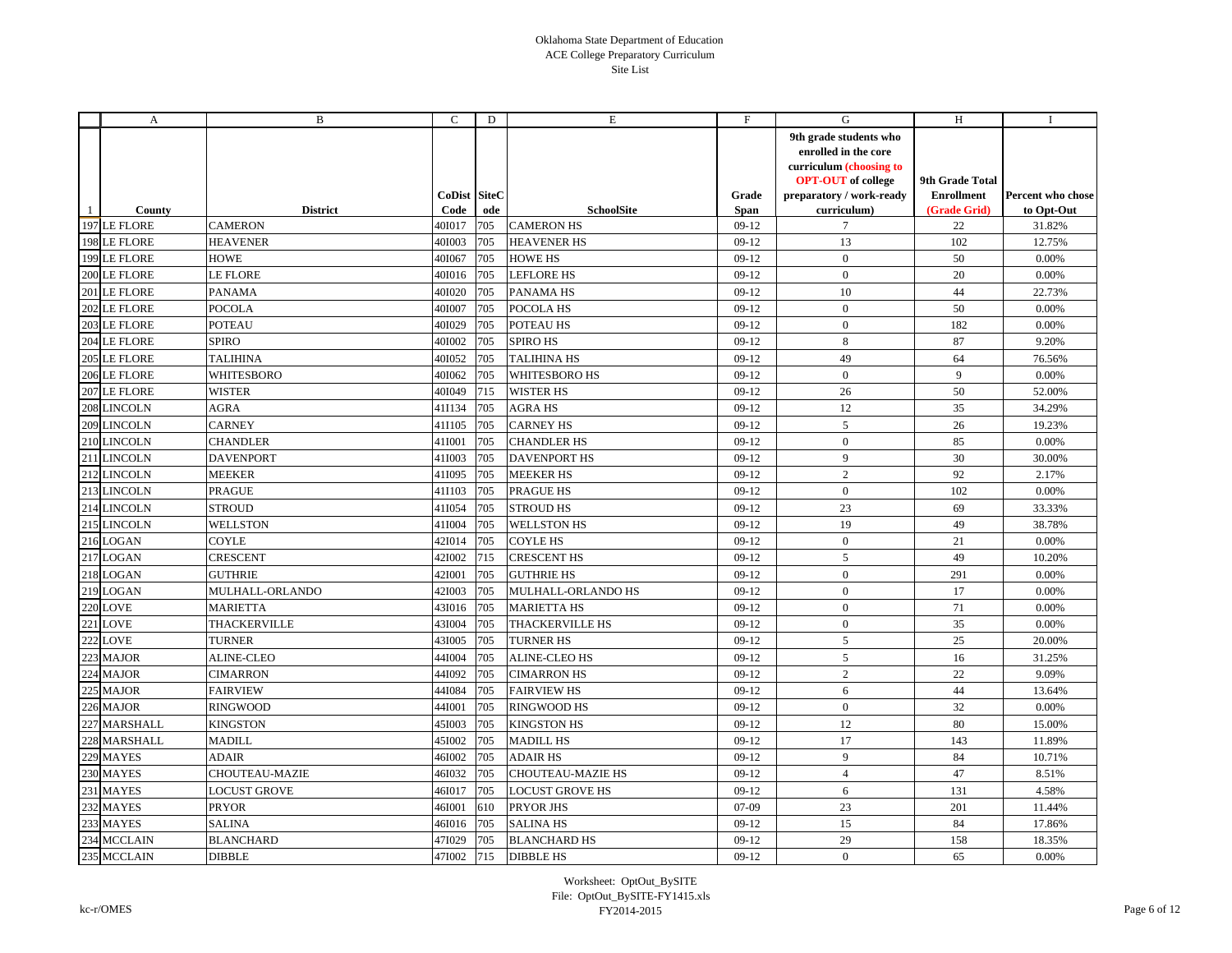|     | A                    | B                    | C                    | D   | Е                           | F                    | G                                                                                                                                                 | H                                                    | Ι.                              |
|-----|----------------------|----------------------|----------------------|-----|-----------------------------|----------------------|---------------------------------------------------------------------------------------------------------------------------------------------------|------------------------------------------------------|---------------------------------|
|     | County               | <b>District</b>      | CoDist SiteC<br>Code | ode | <b>SchoolSite</b>           | Grade<br><b>Span</b> | 9th grade students who<br>enrolled in the core<br>curriculum (choosing to<br><b>OPT-OUT</b> of college<br>preparatory / work-ready<br>curriculum) | 9th Grade Total<br><b>Enrollment</b><br>(Grade Grid) | Percent who chose<br>to Opt-Out |
|     | 236 MCCLAIN          | <b>NEWCASTLE</b>     | 47I001               | 705 | <b>NEWCASTLE HS</b>         | $09-12$              | 17                                                                                                                                                | 127                                                  | 13.39%                          |
|     | 237 MCCLAIN          | <b>PURCELL</b>       | 47I015               | 705 | <b>PURCELL HS</b>           | $09-12$              | $\mathbf{0}$                                                                                                                                      | 104                                                  | 0.00%                           |
| 238 | <b>MCCLAIN</b>       | WASHINGTON           | 47I005               | 705 | <b>WASHINGTON HS</b>        | $09-12$              | 8                                                                                                                                                 | 74                                                   | 10.81%                          |
|     | 239 MCCLAIN          | <b>WAYNE</b>         | 47I010               | 705 | <b>WAYNE HS</b>             | $09-12$              | 9                                                                                                                                                 | 34                                                   | 26.47%                          |
|     | <b>240 MCCURTAIN</b> | <b>BATTIEST</b>      | 481071               | 715 | <b>BATTIEST HS</b>          | $09-12$              | $\overline{2}$                                                                                                                                    | 22                                                   | 9.09%                           |
|     | 241 MCCURTAIN        | <b>BROKEN BOW</b>    | 481074               | 705 | <b>BROKEN BOW HS</b>        | $09-12$              | $\overline{4}$                                                                                                                                    | 170                                                  | 2.35%                           |
|     | 242 MCCURTAIN        | <b>EAGLETOWN</b>     | 48I013               | 705 | <b>EAGLETOWN HS</b>         | $09-12$              | $\mathbf{0}$                                                                                                                                      | 9                                                    | 0.00%                           |
|     | 243 MCCURTAIN        | <b>HAWORTH</b>       | 48I006               | 610 | <b>HAWORTH JHS</b>          | 07-09                | $\overline{4}$                                                                                                                                    | 38                                                   | 10.53%                          |
|     | <b>244 MCCURTAIN</b> | <b>IDABEL</b>        | 48I005               | 710 | <b>IDABEL HS</b>            | $09-12$              | 35                                                                                                                                                | 114                                                  | 30.70%                          |
|     | 245 MCCURTAIN        | <b>SMITHVILLE</b>    | 48I014               | 705 | <b>SMITHVILLE HS</b>        | $09-12$              | $\mathbf{0}$                                                                                                                                      | 22                                                   | 0.00%                           |
|     | <b>246 MCCURTAIN</b> | <b>VALLIANT</b>      | 48I011               | 705 | <b>VALLIANT HS</b>          | $09-12$              | 9                                                                                                                                                 | 87                                                   | 10.34%                          |
|     | 247 MCCURTAIN        | <b>WRIGHT CITY</b>   | 48I039               | 705 | WRIGHT CITY HS              | $09-12$              | 3                                                                                                                                                 | 32                                                   | 9.38%                           |
|     | 248 MCINTOSH         | CHECOTAH             | 49I019               | 705 | <b>CHECOTAH HS</b>          | $09-12$              | 13                                                                                                                                                | 120                                                  | 10.83%                          |
|     | 249 MCINTOSH         | <b>EUFAULA</b>       | 491001               | 710 | <b>EUFAULA HS</b>           | $09-12$              | 15                                                                                                                                                | 94                                                   | 15.96%                          |
|     | 250 MCINTOSH         | <b>HANNA</b>         | 49I064               | 705 | <b>HANNA HS</b>             | $09-12$              | $\mathbf{0}$                                                                                                                                      | 3                                                    | 0.00%                           |
|     | 251 MCINTOSH         | <b>MIDWAY</b>        | 491027               | 705 | <b>MIDWAY HS</b>            | $09-12$              | $\mathbf{0}$                                                                                                                                      | 19                                                   | 0.00%                           |
|     | 252 MURRAY           | <b>DAVIS</b>         | 501010               | 705 | <b>DAVIS HS</b>             | $09-12$              | $\mathbf{0}$                                                                                                                                      | 70                                                   | 0.00%                           |
|     | 253 MURRAY           | SULPHUR              | 501001               | 705 | <b>SULPHUR HS</b>           | $09-12$              | $\mathbf{0}$                                                                                                                                      | 105                                                  | 0.00%                           |
|     | 254 MUSKOGEE         | <b>BRAGGS</b>        | 51I046               | 705 | <b>BRAGGS HS</b>            | $09-12$              | $\mathbf{0}$                                                                                                                                      | 18                                                   | 0.00%                           |
| 255 | <b>MUSKOGEE</b>      | <b>FORT GIBSON</b>   | 51I003               | 705 | <b>FORT GIBSON HS</b>       | $09-12$              | 20                                                                                                                                                | 153                                                  | 13.07%                          |
|     | 256 MUSKOGEE         | <b>HASKELL</b>       | 51I002               | 715 | <b>HASKELL HS</b>           | $09-12$              | 1                                                                                                                                                 | 64                                                   | 1.56%                           |
|     | 257 MUSKOGEE         | <b>HILLDALE</b>      | 51I029               | 705 | <b>HILLDALE HS</b>          | $09-12$              | 29                                                                                                                                                | 134                                                  | 21.64%                          |
|     | 258 MUSKOGEE         | <b>MUSKOGEE</b>      | 51I020               | 705 | <b>MUSKOGEE HS</b>          | $09-12$              | 72                                                                                                                                                | 479                                                  | 15.03%                          |
|     | 259 MUSKOGEE         | OKTAHA               | 511008               | 705 | <b>OKTAHA HS</b>            | $09-12$              | $\mathbf{0}$                                                                                                                                      | 69                                                   | 0.00%                           |
|     | 260 MUSKOGEE         | <b>PORUM</b>         | 51I088               | 705 | PORUM HS                    | $09-12$              | $\mathfrak{Z}$                                                                                                                                    | 40                                                   | 7.50%                           |
|     | 261 MUSKOGEE         | <b>WARNER</b>        | 511074               | 715 | <b>WARNER HS</b>            | $09-12$              | $\overline{3}$                                                                                                                                    | 56                                                   | 5.36%                           |
|     | 262 MUSKOGEE         | <b>WEBBERS FALLS</b> | 511006               | 715 | <b>WEBBERS FALLS HS</b>     | $09-12$              | $\mathbf{0}$                                                                                                                                      | 21                                                   | 0.00%                           |
| 263 | <b>NOBLE</b>         | <b>BILLINGS</b>      | 52I002               | 705 | <b>BILLINGS HS</b>          | $09-12$              | $\overline{2}$                                                                                                                                    | $\overline{4}$                                       | 50.00%                          |
| 264 | <b>NOBLE</b>         | FRONTIER             | 52I004               | 705 | <b>FRONTIER HS</b>          | $09-12$              | 12                                                                                                                                                | 26                                                   | 46.15%                          |
| 265 | <b>NOBLE</b>         | MORRISON             | 52I006               | 705 | <b>MORRISON HS</b>          | $09-12$              | 8                                                                                                                                                 | 39                                                   | 20.51%                          |
|     | 266 NOBLE            | <b>PERRY</b>         | 521001               | 705 | PERRY HS                    | $09-12$              | $\mathbf{0}$                                                                                                                                      | 85                                                   | 0.00%                           |
|     | 267 NOWATA           | <b>NOWATA</b>        | 53I040               | 705 | <b>NOWATA HS</b>            | $09-12$              | 25                                                                                                                                                | 63                                                   | 39.68%                          |
|     | 268 NOWATA           | OKLAHOMA UNION       | 531003               | 705 | OKLAHOMA UNION HS           | $09-12$              | 60                                                                                                                                                | 60                                                   | 100.00%                         |
|     | 269 NOWATA           | SOUTH COFFEYVILLE    | 531051               | 705 | <b>SOUTH COFFEYVILLE HS</b> | $09-12$              | $\mathbf{0}$                                                                                                                                      | 17                                                   | 0.00%                           |
|     | 270 OKFUSKEE         | GRAHAM-DUSTIN        | 54I054               | 705 | <b>GRAHAM HS</b>            | $09-12$              | 1                                                                                                                                                 | 18                                                   | 5.56%                           |
|     | 271 OKFUSKEE         | <b>MASON</b>         | 54I002               | 705 | <b>MASON HS</b>             | $09-12$              | $\mathbf{0}$                                                                                                                                      | $22\,$                                               | 0.00%                           |
|     | 272 OKFUSKEE         | <b>OKEMAH</b>        | 54I026               | 705 | <b>OKEMAH HS</b>            | $09-12$              | $\overline{4}$                                                                                                                                    | 63                                                   | 6.35%                           |
|     | 273 OKFUSKEE         | <b>PADEN</b>         | 54I014               | 705 | <b>PADEN HS</b>             | $09-12$              | $\mathbf{0}$                                                                                                                                      | 19                                                   | 0.00%                           |
|     | 274 OKFUSKEE         | WELEETKA             | 54I031               | 610 | <b>WELEETKA JHS</b>         | 07-09                | $\mathbf{0}$                                                                                                                                      | 29                                                   | 0.00%                           |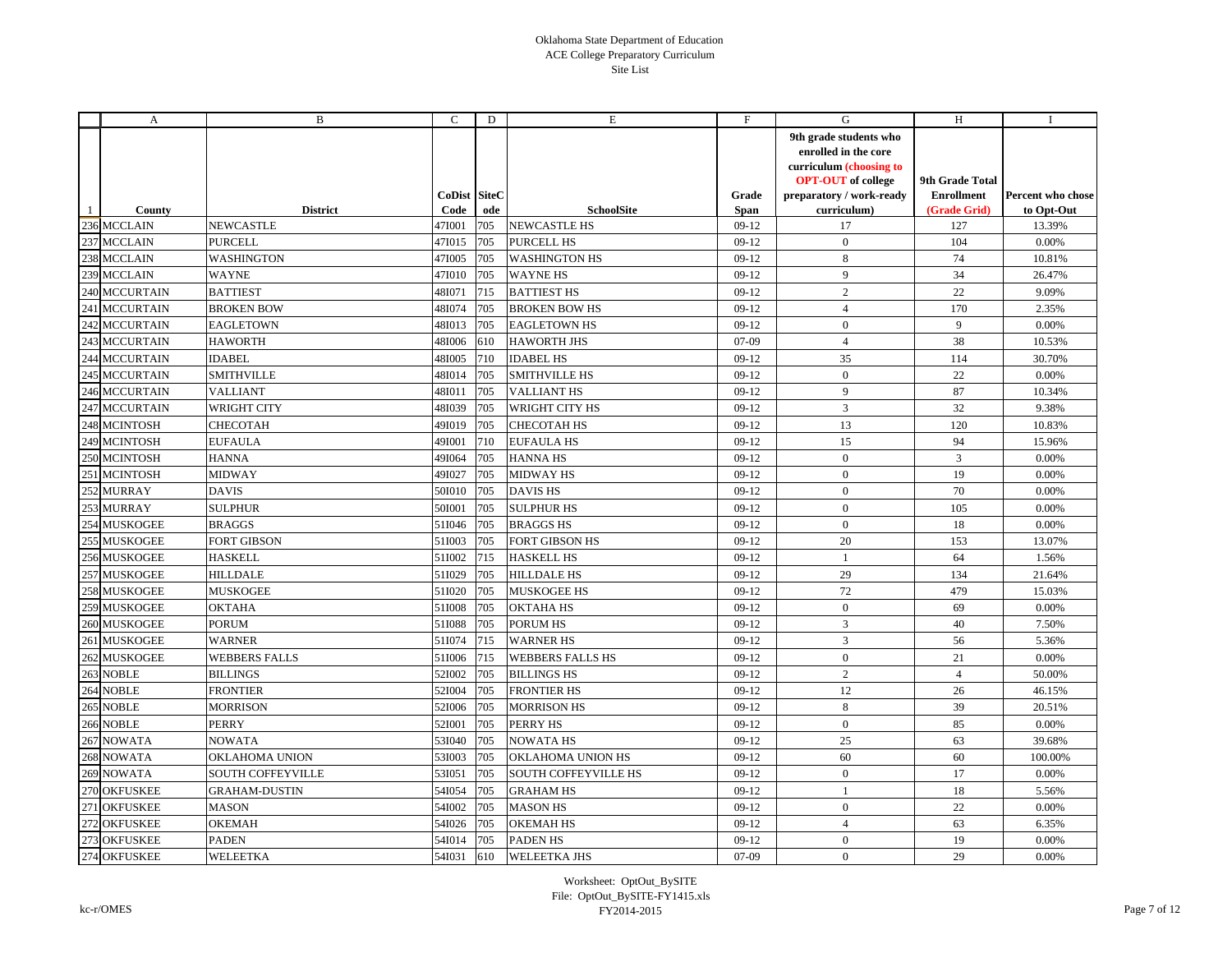|     | A               | B                                 | C                           | D   | E                                     | F             | G                                                                                                                                                 | H                                                    | $\bf{I}$                        |
|-----|-----------------|-----------------------------------|-----------------------------|-----|---------------------------------------|---------------|---------------------------------------------------------------------------------------------------------------------------------------------------|------------------------------------------------------|---------------------------------|
|     | County          | <b>District</b>                   | <b>CoDist SiteC</b><br>Code | ode | <b>SchoolSite</b>                     | Grade<br>Span | 9th grade students who<br>enrolled in the core<br>curriculum (choosing to<br><b>OPT-OUT</b> of college<br>preparatory / work-ready<br>curriculum) | 9th Grade Total<br><b>Enrollment</b><br>(Grade Grid) | Percent who chose<br>to Opt-Out |
|     | 275 OKLAHOMA    | <b>ASTEC CHARTERS</b>             | 55G004 972                  |     | <b>ASTEC CHARTER HS</b>               | $09-12$       | $\mathbf{0}$                                                                                                                                      | 141                                                  | 0.00%                           |
| 276 | <b>OKLAHOMA</b> | <b>BETHANY</b>                    | 55I088                      | 705 | <b>BETHANY HS</b>                     | $09-12$       | 5                                                                                                                                                 | 137                                                  | 3.65%                           |
| 277 | <b>OKLAHOMA</b> | CHOCTAW-NICOMA PARK               | 551004                      | 705 | <b>CHOCTAW HS</b>                     | $09-12$       | $8\,$                                                                                                                                             | 412                                                  | 1.94%                           |
| 278 | <b>OKLAHOMA</b> | CROOKED OAK                       | 551053                      | 705 | <b>CROOKED OAK HS</b>                 | $09-12$       | $\overline{7}$                                                                                                                                    | 94                                                   | 7.45%                           |
| 279 | <b>OKLAHOMA</b> | <b>DEER CREEK</b>                 | 551006                      | 705 | <b>DEER CREEK HS</b>                  | $09-12$       | $\boldsymbol{0}$                                                                                                                                  | 366                                                  | 0.00%                           |
| 280 | OKLAHOMA        | <b>EDMOND</b>                     | 551012                      | 705 | <b>MEMORIAL HS</b>                    | $09-12$       | 70                                                                                                                                                | 553                                                  | 12.66%                          |
|     | 281 OKLAHOMA    | <b>EDMOND</b>                     | 551012 715                  |     | <b>NORTH HS</b>                       | $09-12$       | 86                                                                                                                                                | 722                                                  | 11.91%                          |
| 282 | <b>OKLAHOMA</b> | <b>EDMOND</b>                     | 55I012                      | 720 | <b>SANTA FE HS</b>                    | $09-12$       | 84                                                                                                                                                | 616                                                  | 13.64%                          |
| 283 | <b>OKLAHOMA</b> | EPIC ONE ON ONE CHARTER SCHOOL    | 55Z001 972                  |     | EPIC ONE ON ONE CHARTER HS            | $09-12$       | $\mathbf{0}$                                                                                                                                      | 505                                                  | 0.00%                           |
| 284 | <b>OKLAHOMA</b> | <b>HARRAH</b>                     | 551007                      | 610 | <b>HARRAH JHS</b>                     | 08-09         | 39                                                                                                                                                | 139                                                  | 28.06%                          |
| 285 | <b>OKLAHOMA</b> | <b>INSIGHT SCHOOL OF OKLAHOMA</b> | 55Z004 972                  |     | <b>INSIGHT SCHOOL OF OKLAHOMA HS</b>  | $09-12$       | $\mathbf{0}$                                                                                                                                      | 57                                                   | 0.00%                           |
| 286 | <b>OKLAHOMA</b> | <b>JONES</b>                      | 551009                      | 705 | <b>JONES HS</b>                       | $09-12$       | 18                                                                                                                                                | 90                                                   | 20.00%                          |
| 287 | <b>OKLAHOMA</b> | <b>LUTHER</b>                     | 551003                      | 705 | <b>LUTHER HS</b>                      | $09-12$       | 12                                                                                                                                                | 85                                                   | 14.12%                          |
| 288 | <b>OKLAHOMA</b> | MIDWEST CITY-DEL CITY             | 55I052                      | 705 | <b>CARL ALBERT HS</b>                 | $09-12$       | $\boldsymbol{0}$                                                                                                                                  | 281                                                  | 0.00%                           |
| 289 | <b>OKLAHOMA</b> | MIDWEST CITY-DEL CITY             | 55I052                      | 710 | DEL CITY HS                           | $09-12$       | $\mathbf{0}$                                                                                                                                      | 359                                                  | 0.00%                           |
| 290 | <b>OKLAHOMA</b> | MIDWEST CITY-DEL CITY             | 551052 715                  |     | MIDWEST CITY HS                       | $09-12$       | $\mathbf{1}$                                                                                                                                      | 384                                                  | 0.26%                           |
|     | 291 OKLAHOMA    | <b>MILLWOOD</b>                   | 55I037                      | 705 | <b>MILLWOOD HS</b>                    | $09-12$       | $\mathbf{0}$                                                                                                                                      | 87                                                   | 0.00%                           |
| 292 | <b>OKLAHOMA</b> | OKC CHARTER: DOVE SCIENCE ACAD    | 55E005 975                  |     | DOVE SCIENCE ACADEMY (OKC)            | $06-12$       | $\mathbf{0}$                                                                                                                                      | 71                                                   | 0.00%                           |
| 293 | <b>OKLAHOMA</b> | OKC CHARTER: HARDING CHARTER      | 55E008 978                  |     | HARDING CHARTER PREPARATORY HS        | $09-12$       | $\overline{0}$                                                                                                                                    | 133                                                  | 0.00%                           |
| 294 | <b>OKLAHOMA</b> | OKC CHARTER: HARDING FINE ARTS    | 55E010 980                  |     | HARDING FINE ARTS ACADEMY             | $09-12$       | $\overline{0}$                                                                                                                                    | 96                                                   | 0.00%                           |
|     | 295 OKLAHOMA    | OKC CHARTER: HARPER ACADEMY       | 55E016 986                  |     | <b>HARPER ACADEMY</b>                 | $09-12$       | $\mathbf{1}$                                                                                                                                      | 26                                                   | 3.85%                           |
| 296 | <b>OKLAHOMA</b> | OKC CHARTER: SANTA FE SOUTH HS    | 55E007 977                  |     | <b>SANTA FE SOUTH HS</b>              | $09-12$       | $\mathbf{0}$                                                                                                                                      | 175                                                  | 0.00%                           |
| 297 | <b>OKLAHOMA</b> | OKC CHARTER: SEEWORTH ACADEMY     | 55E002 972                  |     | JUSTICE A.W. SEEWORTH ACADEMY         | $03-12$       | 42                                                                                                                                                | 69                                                   | 60.87%                          |
|     | 298 OKLAHOMA    | <b>OKLAHOMA CITY</b>              | 55I089                      | 705 | <b>CAPITOL HILL HS</b>                | $09-12$       | $\mathbf{0}$                                                                                                                                      | 454                                                  | 0.00%                           |
| 299 | OKLAHOMA        | <b>OKLAHOMA CITY</b>              | 55I089                      | 706 | <b>CLASSEN HS OF ADVANCED STUDIES</b> | $09-12$       | 137                                                                                                                                               | 141                                                  | 97.16%                          |
| 300 | <b>OKLAHOMA</b> | <b>OKLAHOMA CITY</b>              | 55I089                      | 707 | <b>DOUGLASS HS</b>                    | $09-12$       | $\mathbf{0}$                                                                                                                                      | 132                                                  | 0.00%                           |
|     | 301 OKLAHOMA    | OKLAHOMA CITY                     | 55I089                      | 710 | EMERSON ALTERNATIVE ED. (HS)          | $09-12$       | $\mathbf{0}$                                                                                                                                      | 72                                                   | 0.00%                           |
|     | 302 OKLAHOMA    | <b>OKLAHOMA CITY</b>              | 55I089                      | 712 | <b>U.S. GRANT HS</b>                  | $09-12$       | $\mathbf{0}$                                                                                                                                      | 557                                                  | 0.00%                           |
| 303 | <b>OKLAHOMA</b> | <b>OKLAHOMA CITY</b>              | 55I089                      | 726 | JOHN MARSHALL HS                      | $09-12$       | $\mathbf{0}$                                                                                                                                      | 124                                                  | 0.00%                           |
|     | 304 OKLAHOMA    | <b>OKLAHOMA CITY</b>              | 55I089                      | 750 | OKLAHOMA CENTENNIAL HS                | $09-12$       | $\mathbf{0}$                                                                                                                                      | 116                                                  | 0.00%                           |
| 305 | <b>OKLAHOMA</b> | <b>OKLAHOMA CITY</b>              | 55I089                      | 760 | <b>NORTHEAST HS</b>                   | $09-12$       | $\mathbf{0}$                                                                                                                                      | 57                                                   | 0.00%                           |
| 306 | <b>OKLAHOMA</b> | <b>OKLAHOMA CITY</b>              | 55I089                      | 765 | NORTHWEST CLASSEN HS                  | $09-12$       | $\mathbf{0}$                                                                                                                                      | 329                                                  | 0.00%                           |
|     | 307 OKLAHOMA    | <b>OKLAHOMA CITY</b>              | 55I089                      | 770 | <b>SOUTHEAST HS</b>                   | $09-12$       | 53                                                                                                                                                | 224                                                  | 23.66%                          |
|     | 308 OKLAHOMA    | <b>OKLAHOMA CITY</b>              | 55I089                      | 780 | <b>STAR SPENCER HS</b>                | $09-12$       | $\mathbf{0}$                                                                                                                                      | 100                                                  | 0.00%                           |
| 309 | <b>OKLAHOMA</b> | OKLAHOMA CONNECTIONS ACADEMY      | 55Z003 972                  |     | OKLAHOMA CONNECTIONS ACAD HS          | $09-12$       | $\mathbf{0}$                                                                                                                                      | 139                                                  | 0.00%                           |
|     | 310 OKLAHOMA    | OKLAHOMA VIRTUAL CHARTER ACAD     | 55Z002 972                  |     | OKLA. VIRTUAL CHARTER ACAD HS         | $09-12$       | $\mathbf{1}$                                                                                                                                      | 227                                                  | 0.44%                           |
|     | 311 OKLAHOMA    | PUTNAM CITY                       | 551001                      | 705 | PUTNAM CITY HS                        | $09-12$       | $\mathbf{0}$                                                                                                                                      | 453                                                  | 0.00%                           |
|     | 312 OKLAHOMA    | PUTNAM CITY                       | 551001                      | 708 | PUTNAM CITY NORTH HS                  | $09-12$       | 9                                                                                                                                                 | 472                                                  | 1.91%                           |
|     | 313 OKLAHOMA    | PUTNAM CITY                       | 551001                      | 710 | PUTNAM CITY WEST HS                   | $09-12$       | $\Omega$                                                                                                                                          | 443                                                  | 0.00%                           |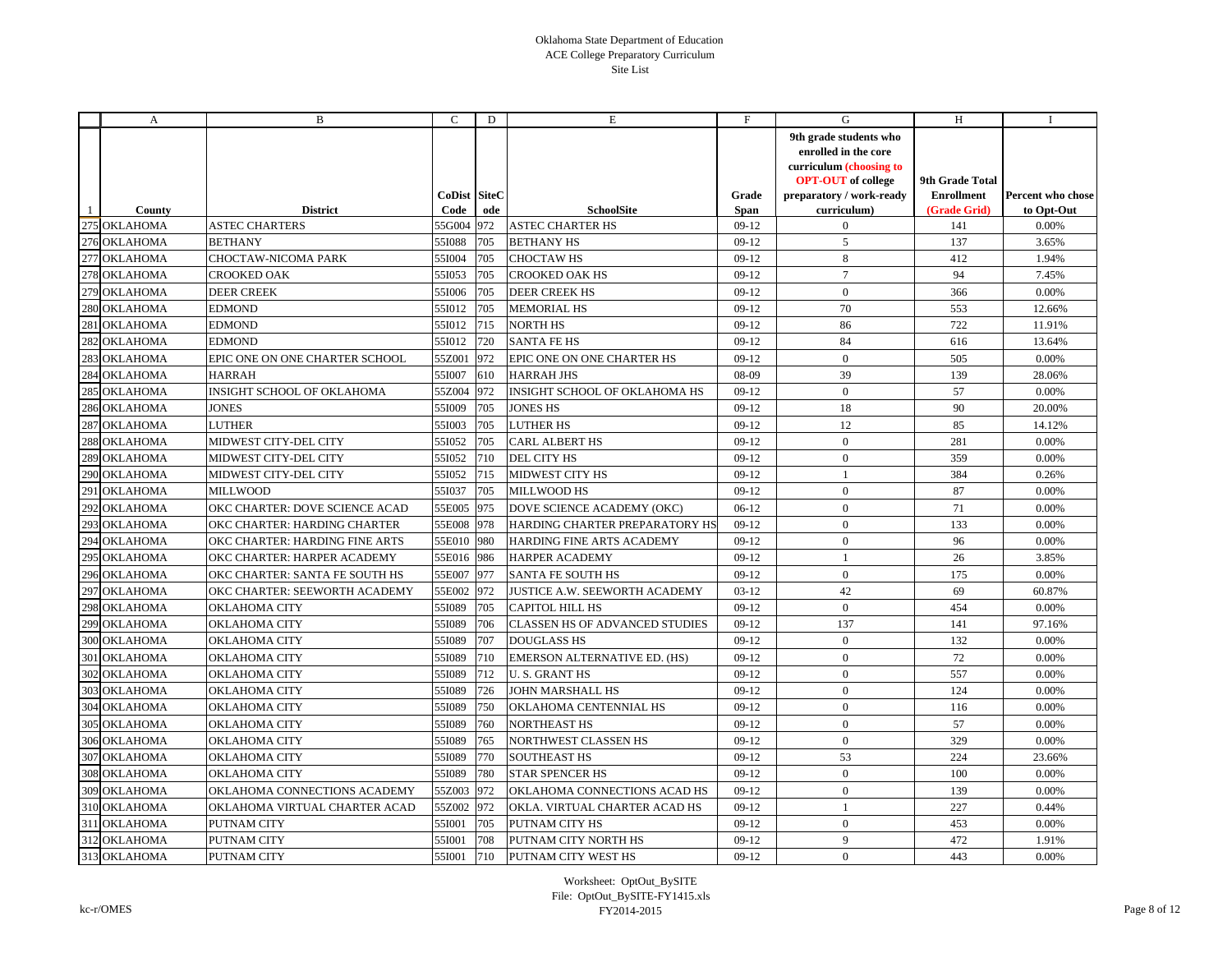|     | A               | B                      | C                    | D   | Е                                    | F             | G                                                                                                                                                 | H                                                    | Ι.                              |
|-----|-----------------|------------------------|----------------------|-----|--------------------------------------|---------------|---------------------------------------------------------------------------------------------------------------------------------------------------|------------------------------------------------------|---------------------------------|
|     | County          | <b>District</b>        | CoDist SiteC<br>Code | ode | <b>SchoolSite</b>                    | Grade<br>Span | 9th grade students who<br>enrolled in the core<br>curriculum (choosing to<br><b>OPT-OUT</b> of college<br>preparatory / work-ready<br>curriculum) | 9th Grade Total<br><b>Enrollment</b><br>(Grade Grid) | Percent who chose<br>to Opt-Out |
|     | 314 OKLAHOMA    | <b>WESTERN HEIGHTS</b> | 55I041               | 610 | <b>WESTERN HEIGHTS 9TH GRADE CTR</b> | $09-09$       | 54                                                                                                                                                | 257                                                  | 21.01%                          |
|     | 315 OKMULGEE    | <b>BEGGS</b>           | 56I004               | 705 | <b>BEGGS HS</b>                      | $09-12$       | $\boldsymbol{0}$                                                                                                                                  | 102                                                  | 0.00%                           |
| 316 | <b>OKMULGEE</b> | <b>DEWAR</b>           | 56I008               | 715 | <b>DEWAR HS</b>                      | $09-12$       | $\mathbf{0}$                                                                                                                                      | 26                                                   | 0.00%                           |
|     | 317 OKMULGEE    | <b>HENRYETTA</b>       | 56I002               | 705 | <b>HENRYETTA HS</b>                  | $09-12$       | $\mathbf{0}$                                                                                                                                      | 85                                                   | 0.00%                           |
|     | 318 OKMULGEE    | <b>MORRIS</b>          | 56I003               | 705 | <b>MORRIS HS</b>                     | $09-12$       | $\mathbf{0}$                                                                                                                                      | 93                                                   | 0.00%                           |
| 319 | OKMULGEE        | OKMULGEE               | 56I001               | 705 | <b>OKMULGEE HS</b>                   | $09-12$       | $\mathbf{0}$                                                                                                                                      | 109                                                  | 0.00%                           |
| 320 | OKMULGEE        | <b>PRESTON</b>         | 56I005               | 705 | PRESTON HS                           | $09-12$       | $\mathbf{0}$                                                                                                                                      | 54                                                   | 0.00%                           |
|     | 321 OKMULGEE    | <b>SCHULTER</b>        | 56I006               | 705 | <b>SCHULTER HS</b>                   | $09-12$       | $\mathbf{0}$                                                                                                                                      | $\mathbf{Q}$                                         | 0.00%                           |
| 322 | <b>OKMULGEE</b> | <b>WILSON</b>          | 56I007               | 705 | <b>WILSON HS</b>                     | $09-12$       | $\mathbf{0}$                                                                                                                                      | 25                                                   | 0.00%                           |
| 323 | OSAGE           | <b>BARNSDALL</b>       | 57I029               | 715 | <b>BARNSDALL HS</b>                  | $09-12$       | 14                                                                                                                                                | 36                                                   | 38.89%                          |
| 324 | <b>OSAGE</b>    | <b>HOMINY</b>          | 57I038               | 705 | <b>HOMINY HS</b>                     | $09-12$       | $\overline{4}$                                                                                                                                    | 44                                                   | 9.09%                           |
| 325 | <b>OSAGE</b>    | <b>PAWHUSKA</b>        | 57I002               | 705 | <b>PAWHUSKA HS</b>                   | $09-12$       | $\mathbf{0}$                                                                                                                                      | 59                                                   | 0.00%                           |
| 326 | OSAGE           | PRUE                   | 57I050               | 705 | PRUE HS                              | $09-12$       | $\mathbf{0}$                                                                                                                                      | 30                                                   | 0.00%                           |
| 327 | <b>OSAGE</b>    | <b>SHIDLER</b>         | 57I011               | 715 | <b>SHIDLER HS</b>                    | $09-12$       | 3                                                                                                                                                 | 16                                                   | 18.75%                          |
|     | 328 OSAGE       | <b>WOODLAND</b>        | 57I090               | 705 | <b>WOODLAND HS</b>                   | $09-12$       | $\mathbf{0}$                                                                                                                                      | 26                                                   | 0.00%                           |
| 329 | <b>OSAGE</b>    | <b>WYNONA</b>          | 57I030               | 705 | <b>WYNONA HS</b>                     | $09-12$       | $\mathbf{0}$                                                                                                                                      | 6                                                    | 0.00%                           |
| 330 | <b>OTTAWA</b>   | <b>AFTON</b>           | 58I026               | 705 | <b>AFTON HS</b>                      | $09-12$       | $\mathbf{0}$                                                                                                                                      | 57                                                   | 0.00%                           |
|     | 331 OTTAWA      | <b>COMMERCE</b>        | 58I018               | 705 | <b>COMMERCE HS</b>                   | $09-12$       | $\mathbf{0}$                                                                                                                                      | 60                                                   | 0.00%                           |
|     | 332 OTTAWA      | <b>FAIRLAND</b>        | 58I031               | 705 | <b>FAIRLAND HS</b>                   | $09-12$       | $\mathbf{0}$                                                                                                                                      | 48                                                   | 0.00%                           |
| 333 | <b>OTTAWA</b>   | <b>MIAMI</b>           | 58I023               | 705 | <b>MIAMI HS</b>                      | $09-12$       | 5                                                                                                                                                 | 168                                                  | 2.98%                           |
|     | 334 OTTAWA      | <b>OUAPAW</b>          | 58I014               | 705 | <b>OUAPAWHS</b>                      | $09-12$       | 5                                                                                                                                                 | 45                                                   | 11.11%                          |
| 335 | <b>OTTAWA</b>   | <b>WYANDOTTE</b>       | 581001               | 715 | <b>WYANDOTTE HS</b>                  | $09-12$       | $\mathbf{0}$                                                                                                                                      | 58                                                   | 0.00%                           |
|     | 336 PAWNEE      | <b>CLEVELAND</b>       | 59I006               | 705 | <b>CLEVELAND HS</b>                  | $09-12$       | 21                                                                                                                                                | 126                                                  | 16.67%                          |
|     | 337 PAWNEE      | <b>PAWNEE</b>          | 591001               | 705 | <b>PAWNEE HS</b>                     | $09-12$       | 9                                                                                                                                                 | 55                                                   | 16.36%                          |
|     | 338 PAYNE       | <b>CUSHING</b>         | 601067               | 705 | <b>CUSHING HS</b>                    | $09-12$       | 18                                                                                                                                                | 162                                                  | 11.11%                          |
|     | 339 PAYNE       | <b>GLENCOE</b>         | 601101               | 705 | <b>GLENCOE HS</b>                    | $09-12$       | 6                                                                                                                                                 | 21                                                   | 28.57%                          |
|     | 340 PAYNE       | PERKINS-TRYON          | 601056               | 705 | PERKINS-TRYON HS                     | $09-12$       | 15                                                                                                                                                | 95                                                   | 15.79%                          |
|     | 341 PAYNE       | <b>RIPLEY</b>          | 601003               | 705 | <b>RIPLEY HS</b>                     | $09-12$       | 26                                                                                                                                                | 26                                                   | 100.00%                         |
| 342 | <b>PAYNE</b>    | <b>STILLWATER</b>      | 601016               | 610 | STILLWATER JHS                       | 08-09         | $\mathbf{0}$                                                                                                                                      | 392                                                  | 0.00%                           |
|     | 343 PAYNE       | YALE                   | 60I103               | 715 | YALE HS                              | $09-12$       | $\mathbf{1}$                                                                                                                                      | 44                                                   | 2.27%                           |
|     | 344 PITTSBURG   | CANADIAN               | 611002               | 705 | <b>CANADIAN HS</b>                   | $09-12$       | $\,$ 8 $\,$                                                                                                                                       | 42                                                   | 19.05%                          |
|     | 345 PITTSBURG   | <b>CROWDER</b>         | 611028               | 705 | <b>CROWDER HS</b>                    | $09-12$       | 12                                                                                                                                                | 40                                                   | 30.00%                          |
|     | 346 PITTSBURG   | <b>HAILEYVILLE</b>     | 611011               | 705 | <b>HAILEYVILLE HS</b>                | $09-12$       | 6                                                                                                                                                 | 28                                                   | 21.43%                          |
|     | 347 PITTSBURG   | <b>HARTSHORNE</b>      | 61I001               | 610 | <b>HARTSHORNE JHS</b>                | 07-09         | $\mathbf{0}$                                                                                                                                      | 63                                                   | 0.00%                           |
|     | 348 PITTSBURG   | <b>INDIANOLA</b>       | 611025               | 715 | <b>INDIANOLA HS</b>                  | $09-12$       | 6                                                                                                                                                 | 19                                                   | 31.58%                          |
|     | 349 PITTSBURG   | KIOWA                  | 611014 715           |     | <b>KIOWA HS</b>                      | $09-12$       | $\mathbf{0}$                                                                                                                                      | 19                                                   | 0.00%                           |
|     | 350 PITTSBURG   | <b>MCALESTER</b>       | 61I080               | 705 | <b>MCALESTER HS</b>                  | $09-12$       | 6                                                                                                                                                 | 249                                                  | 2.41%                           |
|     | 351 PITTSBURG   | <b>PITTSBURG</b>       | 61I063               | 705 | <b>PITTSBURG HS</b>                  | $09-12$       | $\mathbf{0}$                                                                                                                                      | $\overline{7}$                                       | 0.00%                           |
|     | 352 PITTSBURG   | <b>OUINTON</b>         | 611017 715           |     | <b>OUINTON HS</b>                    | $09-12$       | $\mathbf{0}$                                                                                                                                      | 44                                                   | 0.00%                           |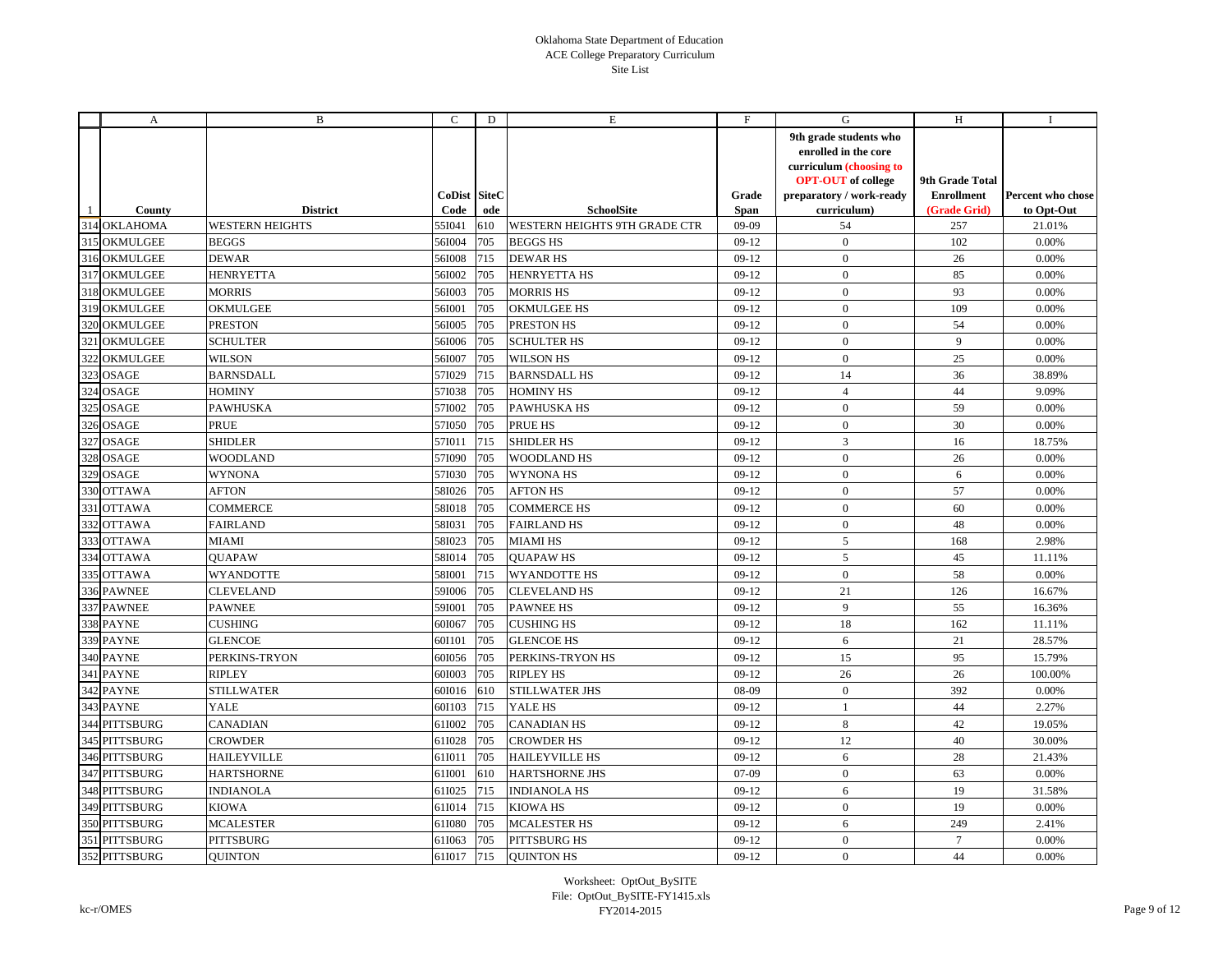|     | A                       | B                 | C                           | D   | E                    | F                    | G                                                                                                                                                 | H                                                    | $\bf{I}$                        |
|-----|-------------------------|-------------------|-----------------------------|-----|----------------------|----------------------|---------------------------------------------------------------------------------------------------------------------------------------------------|------------------------------------------------------|---------------------------------|
|     | County                  | <b>District</b>   | <b>CoDist SiteC</b><br>Code | ode | <b>SchoolSite</b>    | Grade<br><b>Span</b> | 9th grade students who<br>enrolled in the core<br>curriculum (choosing to<br><b>OPT-OUT</b> of college<br>preparatory / work-ready<br>curriculum) | 9th Grade Total<br><b>Enrollment</b><br>(Grade Grid) | Percent who chose<br>to Opt-Out |
|     | 353 PITTSBURG           | <b>SAVANNA</b>    | 61I030                      | 705 | <b>SAVANNA HS</b>    | $09-12$              | $\mathbf{0}$                                                                                                                                      | 43                                                   | 0.00%                           |
| 354 | <b>PONTOTOC</b>         | ADA               | 62I019                      | 610 | <b>ADA JHS</b>       | 07-09                | 8                                                                                                                                                 | 216                                                  | 3.70%                           |
| 355 | <b>PONTOTOC</b>         | <b>ALLEN</b>      | 621001                      | 705 | <b>ALLEN HS</b>      | $09-12$              | 5                                                                                                                                                 | 34                                                   | 14.71%                          |
|     | 356 PONTOTOC            | <b>BYNG</b>       | 62I016                      | 610 | <b>BYNG JHS</b>      | $07-09$              | 9                                                                                                                                                 | 97                                                   | 9.28%                           |
|     | 357 PONTOTOC            | <b>LATTA</b>      | 62I024                      | 705 | <b>LATTA HS</b>      | $09-12$              | 5                                                                                                                                                 | 58                                                   | 8.62%                           |
| 358 | <b>PONTOTOC</b>         | <b>ROFF</b>       | 62I037                      | 705 | <b>ROFF HS</b>       | $09-12$              | $\overline{4}$                                                                                                                                    | 30                                                   | 13.33%                          |
|     | 359 PONTOTOC            | <b>STONEWALL</b>  | 62I030                      | 705 | STONEWALL HS         | $09-12$              | 13                                                                                                                                                | 30                                                   | 43.33%                          |
|     | 360 PONTOTOC            | <b>VANOSS</b>     | 621009                      | 705 | <b>VANOSS HS</b>     | $09-12$              | $\mathbf{0}$                                                                                                                                      | 47                                                   | 0.00%                           |
|     | <b>361 POTTAWATOMIE</b> | <b>ASHER</b>      | 63I112                      | 705 | <b>ASHER HS</b>      | $09-12$              | 3                                                                                                                                                 | 25                                                   | 12.00%                          |
| 362 | POTTAWATOMIE            | <b>BETHEL</b>     | 631003                      | 705 | <b>BETHEL HS</b>     | $09-12$              | $\overline{3}$                                                                                                                                    | 108                                                  | 2.78%                           |
|     | <b>363 POTTAWATOMIE</b> | <b>DALE</b>       | 631002                      | 705 | <b>DALE HS</b>       | $09-12$              | $\mathbf{0}$                                                                                                                                      | 51                                                   | 0.00%                           |
| 364 | <b>POTTAWATOMIE</b>     | <b>EARLSBORO</b>  | 631005                      | 705 | <b>EARLSBORO HS</b>  | $09-12$              | $\overline{4}$                                                                                                                                    | 18                                                   | 22.22%                          |
|     | <b>365 POTTAWATOMIE</b> | <b>MACOMB</b>     | 631004                      | 705 | <b>MACOMB HS</b>     | $09-12$              | $\mathbf{0}$                                                                                                                                      | 24                                                   | 0.00%                           |
|     | 366 POTTAWATOMIE        | <b>MAUD</b>       | 63I117                      | 705 | <b>MAUD HS</b>       | $09-12$              | $7\phantom{.0}$                                                                                                                                   | 29                                                   | 24.14%                          |
|     | <b>367 POTTAWATOMIE</b> | <b>MCLOUD</b>     | 631001                      | 705 | <b>MCLOUD HS</b>     | $09-12$              | 28                                                                                                                                                | 119                                                  | 23.53%                          |
| 368 | POTTAWATOMIE            | <b>SHAWNEE</b>    | 63I093                      | 705 | <b>SHAWNEE HS</b>    | $09-12$              | 137                                                                                                                                               | 409                                                  | 33.50%                          |
|     | <b>369 POTTAWATOMIE</b> | <b>TECUMSEH</b>   | 63I092                      | 705 | <b>JUVENILE CTR</b>  | $09-12$              | $\mathbf{0}$                                                                                                                                      | 21                                                   | 0.00%                           |
|     | 370 POTTAWATOMIE        | <b>TECUMSEH</b>   | 63I092                      | 710 | <b>TECUMSEH HS</b>   | $09-12$              | 89                                                                                                                                                | 188                                                  | 47.34%                          |
| 371 | <b>POTTAWATOMIE</b>     | <b>WANETTE</b>    | 63I115                      | 705 | <b>WANETTE HS</b>    | $09-12$              | $\mathbf{0}$                                                                                                                                      | 20                                                   | 0.00%                           |
|     | 372 PUSHMATAHA          | <b>ANTLERS</b>    | 64I013                      | 705 | <b>ANTLERS HS</b>    | $09-12$              | 15                                                                                                                                                | 74                                                   | 20.27%                          |
|     | 373 PUSHMATAHA          | <b>CLAYTON</b>    | 64I010                      | 705 | <b>CLAYTON HS</b>    | $09-12$              | $\overline{0}$                                                                                                                                    | 24                                                   | 0.00%                           |
| 374 | <b>PUSHMATAHA</b>       | <b>MOYERS</b>     | 64I022                      | 705 | <b>MOYERS HS</b>     | $09-12$              | 3                                                                                                                                                 | 17                                                   | 17.65%                          |
|     | 375 PUSHMATAHA          | <b>RATTAN</b>     | 64I001                      | 705 | <b>RATTANHS</b>      | $09-12$              | $\overline{4}$                                                                                                                                    | 40                                                   | 10.00%                          |
|     | 376 ROGER MILLS         | <b>CHEYENNE</b>   | 651007                      | 705 | <b>CHEYENNE HS</b>   | $09-12$              | 16                                                                                                                                                | 23                                                   | 69.57%                          |
|     | 377 ROGER MILLS         | <b>HAMMON</b>     | 651066                      | 705 | <b>HAMMON HS</b>     | $09-12$              | $\mathbf{1}$                                                                                                                                      | 11                                                   | 9.09%                           |
|     | 378 ROGER MILLS         | <b>LEEDEY</b>     | 651003                      | 705 | <b>LEEDEY HS</b>     | $09-12$              | $\mathbf{0}$                                                                                                                                      | 14                                                   | 0.00%                           |
|     | 379 ROGER MILLS         | <b>REYDON</b>     | 651006                      | 705 | <b>REYDON HS</b>     | $09-12$              | $\mathbf{0}$                                                                                                                                      | 8                                                    | 0.00%                           |
|     | 380 ROGER MILLS         | <b>SWEETWATER</b> | 651015                      | 705 | <b>SWEETWATER HS</b> | $09-12$              | $\overline{2}$                                                                                                                                    | 12                                                   | 16.67%                          |
| 381 | <b>ROGERS</b>           | CATOOSA           | 66I002                      | 705 | CATOOSA HS           | $09-12$              | $\overline{3}$                                                                                                                                    | 168                                                  | 1.79%                           |
|     | 382 ROGERS              | <b>CHELSEA</b>    | 66I003                      | 705 | <b>CHELSEA HS</b>    | $09-12$              | 34                                                                                                                                                | 71                                                   | 47.89%                          |
| 383 | <b>ROGERS</b>           | <b>CLAREMORE</b>  | 66I001                      | 705 | <b>CLAREMORE HS</b>  | $09-12$              | 28                                                                                                                                                | 371                                                  | 7.55%                           |
| 384 | <b>ROGERS</b>           | <b>FOYIL</b>      | 66I007                      | 610 | <b>FOYIL JHS</b>     | 07-09                | 13                                                                                                                                                | 53                                                   | 24.53%                          |
| 385 | <b>ROGERS</b>           | <b>INOLA</b>      | 66I005                      | 715 | <b>INOLA HS</b>      | $09-12$              | 5                                                                                                                                                 | 110                                                  | 4.55%                           |
|     | 386 ROGERS              | OOLOGAH-TALALA    | 66I004                      | 705 | OOLOGAH-TALALA HS    | $09-12$              | $\overline{4}$                                                                                                                                    | 141                                                  | 2.84%                           |
| 387 | <b>ROGERS</b>           | SEQUOYAH          | 66I006                      | 705 | <b>SEQUOYAH HS</b>   | $09-12$              | $\mathbf{0}$                                                                                                                                      | 122                                                  | 0.00%                           |
|     | 388 ROGERS              | <b>VERDIGRIS</b>  | 66I008                      | 615 | <b>VERDIGRIS JHS</b> | $07-09$              | $\mathbf{1}$                                                                                                                                      | 90                                                   | 1.11%                           |
|     | 389 SEMINOLE            | <b>BOWLEGS</b>    | 67I003                      | 705 | <b>BOWLEGS HS</b>    | $09-12$              | $7\overline{ }$                                                                                                                                   | 26                                                   | 26.92%                          |
|     | 390 SEMINOLE            | <b>BUTNER</b>     | 67I015                      | 705 | <b>BUTNER HS</b>     | $09-12$              | $\overline{2}$                                                                                                                                    | 12                                                   | 16.67%                          |
|     | 391 SEMINOLE            | <b>KONAWA</b>     | 67I004                      | 705 | <b>KONAWA HS</b>     | $09-12$              | 16                                                                                                                                                | 44                                                   | 36.36%                          |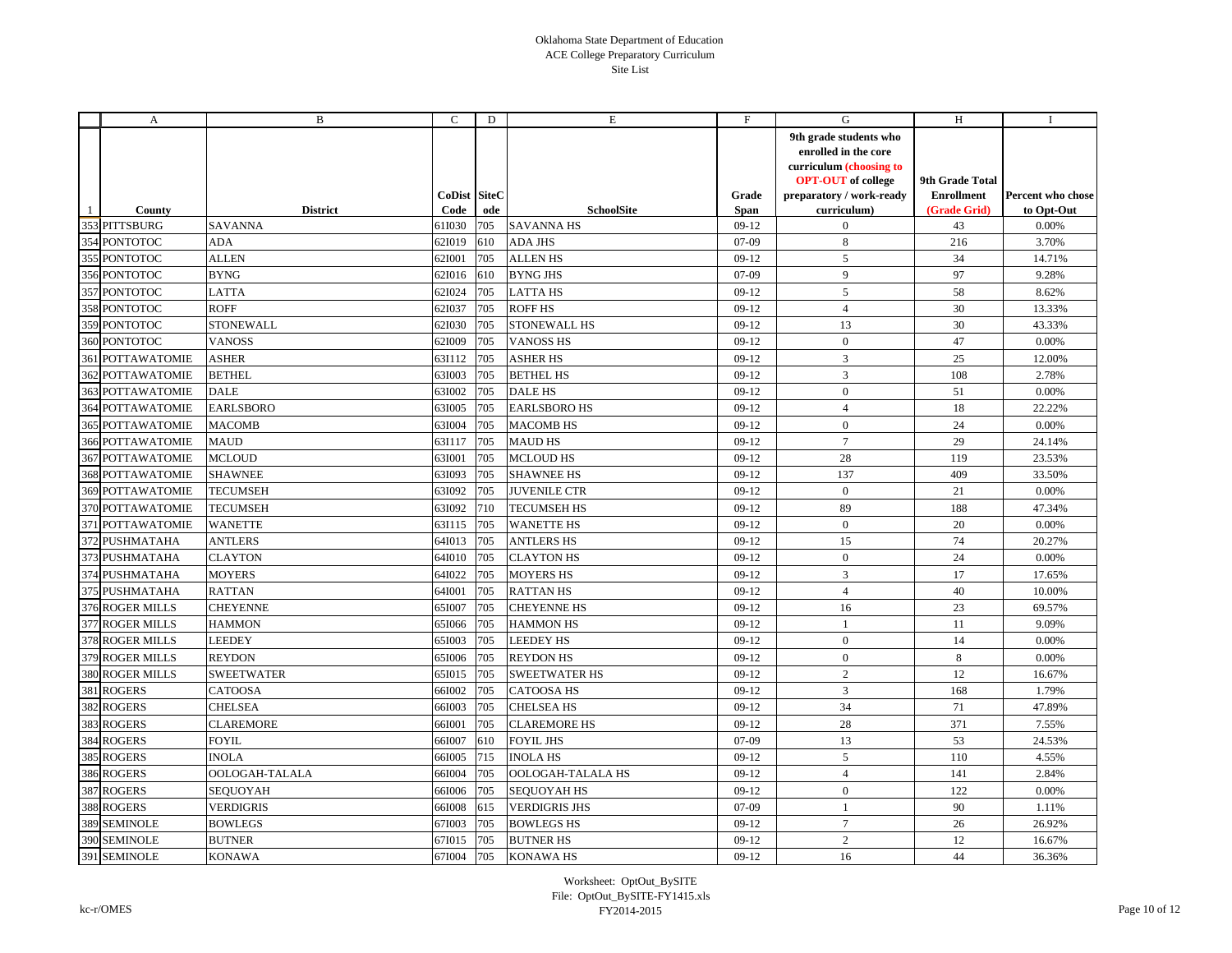|     | A                   | B                          | C                    | D   | E                             | F                    | G                                                                                                                                                 | H                                                    | $\bf{I}$                        |
|-----|---------------------|----------------------------|----------------------|-----|-------------------------------|----------------------|---------------------------------------------------------------------------------------------------------------------------------------------------|------------------------------------------------------|---------------------------------|
|     | County              | <b>District</b>            | CoDist SiteC<br>Code | ode | <b>SchoolSite</b>             | Grade<br><b>Span</b> | 9th grade students who<br>enrolled in the core<br>curriculum (choosing to<br><b>OPT-OUT</b> of college<br>preparatory / work-ready<br>curriculum) | 9th Grade Total<br><b>Enrollment</b><br>(Grade Grid) | Percent who chose<br>to Opt-Out |
|     | 392 SEMINOLE        | <b>NEW LIMA</b>            | 67I006               | 705 | <b>NEW LIMA HS</b>            | $09-12$              | 16                                                                                                                                                | 28                                                   | 57.14%                          |
| 393 | <b>SEMINOLE</b>     | SASAKWA                    | 67I010               | 705 | <b>SASAKWA HS</b>             | $09-12$              | $\mathbf{0}$                                                                                                                                      | 18                                                   | 0.00%                           |
| 394 | <b>SEMINOLE</b>     | <b>SEMINOLE</b>            | 671001               | 715 | <b>SEMINOLE HS</b>            | $09-12$              | 21                                                                                                                                                | 137                                                  | 15.33%                          |
| 395 | <b>SEMINOLE</b>     | <b>STROTHER</b>            | 67I014               | 705 | <b>STROTHER HS</b>            | $09-12$              | $\mathbf{0}$                                                                                                                                      | 38                                                   | 0.00%                           |
| 396 | <b>SEMINOLE</b>     | <b>VARNUM</b>              | 671007               | 705 | <b>VARNUM HS</b>              | $09-12$              | 6                                                                                                                                                 | 22                                                   | 27.27%                          |
| 397 | <b>SEMINOLE</b>     | <b>WEWOKA</b>              | 671002               | 705 | <b>WEWOKA HS</b>              | $09-12$              | $\overline{0}$                                                                                                                                    | 68                                                   | 0.00%                           |
|     | 398 SEOUOYAH        | <b>CENTRAL</b>             | 681007               | 705 | <b>CENTRAL HS</b>             | $09-12$              | $\overline{4}$                                                                                                                                    | 39                                                   | 10.26%                          |
|     | 399 SEQUOYAH        | <b>GANS</b>                | 68I004               | 715 | <b>GANS HS</b>                | $09-12$              | $\mathbf{0}$                                                                                                                                      | 23                                                   | 0.00%                           |
|     | 400 SEOUOYAH        | <b>GORE</b>                | 68I006               | 715 | <b>GORE HS</b>                | $09-12$              | 9                                                                                                                                                 | 41                                                   | 21.95%                          |
|     | 401 SEOUOYAH        | <b>MULDROW</b>             | 68I003               | 705 | <b>MULDROW HS</b>             | $09-12$              | $\mathbf{0}$                                                                                                                                      | 140                                                  | 0.00%                           |
|     | 402 SEQUOYAH        | <b>ROLAND</b>              | 68I005               | 610 | <b>ROLAND JHS</b>             | $07-09$              | $\mathbf{0}$                                                                                                                                      | 104                                                  | 0.00%                           |
|     | 403 SEQUOYAH        | <b>SALLISAW</b>            | 68I001               | 705 | <b>SALLISAW HS</b>            | $09-12$              | 25                                                                                                                                                | 183                                                  | 13.66%                          |
|     | 404 SEQUOYAH        | <b>VIAN</b>                | 68I002               | 705 | <b>VIAN HS</b>                | $09-12$              | 10                                                                                                                                                | 76                                                   | 13.16%                          |
|     | <b>405 STEPHENS</b> | <b>BRAY-DOYLE</b>          | 691042               | 705 | <b>BRAY-DOYLE HS</b>          | $09-12$              | $\mathfrak{S}$                                                                                                                                    | 26                                                   | 19.23%                          |
|     | <b>406 STEPHENS</b> | <b>CENTRAL HIGH</b>        | 69I034               | 600 | <b>CENTRAL HIGH JHS</b>       | 07-09                | $\mathbf{0}$                                                                                                                                      | 31                                                   | 0.00%                           |
| 407 | <b>STEPHENS</b>     | <b>COMANCHE</b>            | 691002               | 705 | <b>COMANCHE HS</b>            | $09-12$              | 8                                                                                                                                                 | 80                                                   | 10.00%                          |
|     | <b>408 STEPHENS</b> | <b>DUNCAN</b>              | 69I001               | 705 | <b>DUNCAN HS</b>              | $09-12$              | $\overline{0}$                                                                                                                                    | 256                                                  | 0.00%                           |
|     | <b>409 STEPHENS</b> | <b>EMPIRE</b>              | 69I021               | 715 | <b>EMPIRE HS</b>              | $09-12$              | $\mathbf{0}$                                                                                                                                      | 36                                                   | 0.00%                           |
|     | <b>410 STEPHENS</b> | <b>MARLOW</b>              | 691003               | 705 | <b>MARLOW HS</b>              | $09-12$              | 14                                                                                                                                                | 107                                                  | 13.08%                          |
| 411 | <b>STEPHENS</b>     | <b>VELMA-ALMA</b>          | 69I015               | 715 | <b>VELMA-ALMA HS</b>          | $09-12$              | $\mathbf{0}$                                                                                                                                      | 30                                                   | 0.00%                           |
|     | 412 TEXAS           | <b>GOODWELL</b>            | 701060               | 705 | <b>GOODWELL HS</b>            | $09-12$              | $\mathbf{0}$                                                                                                                                      | 15                                                   | 0.00%                           |
| 413 | <b>TEXAS</b>        | <b>GUYMON</b>              | 701008               | 705 | <b>GUYMON HS</b>              | $09-12$              | $\overline{0}$                                                                                                                                    | 224                                                  | 0.00%                           |
| 414 | <b>TEXAS</b>        | <b>HARDESTY</b>            | 70I015               | 705 | <b>HARDESTY HS</b>            | $09-12$              | $\mathbf{0}$                                                                                                                                      | 9                                                    | 0.00%                           |
|     | 415 TEXAS           | <b>HOOKER</b>              | 701023               | 715 | <b>HOOKER HS</b>              | $09-12$              | $\mathbf{0}$                                                                                                                                      | 51                                                   | 0.00%                           |
|     | 416 TEXAS           | <b>TEXHOMA</b>             | 701061               | 705 | <b>TEXHOMA HS</b>             | $09-12$              | $\mathbf{0}$                                                                                                                                      | 31                                                   | 0.00%                           |
| 417 | <b>TEXAS</b>        | <b>TYRONE</b>              | 701053               | 705 | <b>TYRONE HS</b>              | $09-12$              | $\mathbf{0}$                                                                                                                                      | 14                                                   | 0.00%                           |
|     | 418 TEXAS           | YARBROUGH                  | 701001               | 705 | YARBROUGH HS                  | $09-12$              | $\mathbf{0}$                                                                                                                                      | $\overline{3}$                                       | 0.00%                           |
|     | 419 TILLMAN         | <b>DAVIDSON</b>            | 711009               | 705 | <b>DAVIDSON HS</b>            | $09-12$              | $\mathbf{0}$                                                                                                                                      | 6                                                    | 0.00%                           |
| 420 | <b>TILLMAN</b>      | <b>FREDERICK</b>           | 711158               | 710 | <b>FREDERICK HS</b>           | $09-12$              | 26                                                                                                                                                | 72                                                   | 36.11%                          |
| 421 | <b>TILLMAN</b>      | <b>GRANDFIELD</b>          | 71I249               | 715 | <b>GRANDFIELD HS</b>          | $09-12$              | $\mathbf{0}$                                                                                                                                      | 16                                                   | 0.00%                           |
| 422 | <b>TILLMAN</b>      | <b>TIPTON</b>              | 711008               | 715 | <b>TIPTON HS</b>              | $09-12$              | $\mathbf{0}$                                                                                                                                      | 22                                                   | 0.00%                           |
| 423 | <b>TULSA</b>        | <b>BERRYHILL</b>           | 721010               | 705 | <b>BERRYHILL HS</b>           | $09-12$              | $\mathbf{0}$                                                                                                                                      | 112                                                  | 0.00%                           |
| 424 | <b>TULSA</b>        | <b>BIXBY</b>               | 72I004               | 705 | <b>BIXBY HS</b>               | $09-12$              | 14                                                                                                                                                | 435                                                  | 3.22%                           |
| 425 | <b>TULSA</b>        | <b>BROKEN ARROW</b>        | 72I003               | 700 | BROKEN ARROW FRESHMAN ACADEM' | $09-09$              | 12                                                                                                                                                | 1,309                                                | 0.92%                           |
|     | 426 TULSA           | <b>BROKEN ARROW</b>        | 721003               | 720 | <b>BROKEN ARROW HS</b>        | $09-12$              | $\mathbf{0}$                                                                                                                                      | 20                                                   | $0.00\%$                        |
| 427 | <b>TULSA</b>        | <b>COLLINSVILLE</b>        | 721006               | 705 | <b>COLLINSVILLE HS</b>        | $09-12$              | 28                                                                                                                                                | 213                                                  | 13.15%                          |
| 428 | <b>TULSA</b>        | DISCOVERY SCHOOLS OF TULSA | 72G003 972           |     | DOVE SCIENCE ACADEMY (TULSA)  | $06-12$              | $\overline{0}$                                                                                                                                    | 113                                                  | 0.00%                           |
|     | 429 TULSA           | <b>GLENPOOL</b>            | 72I013               | 705 | <b>GLENPOOL HS</b>            | $09-12$              | 49                                                                                                                                                | 185                                                  | 26.49%                          |
|     | 430 TULSA           | <b>JENKS</b>               | 721005               | 705 | <b>JENKS HS</b>               | $09-12$              | 50                                                                                                                                                | 850                                                  | 5.88%                           |